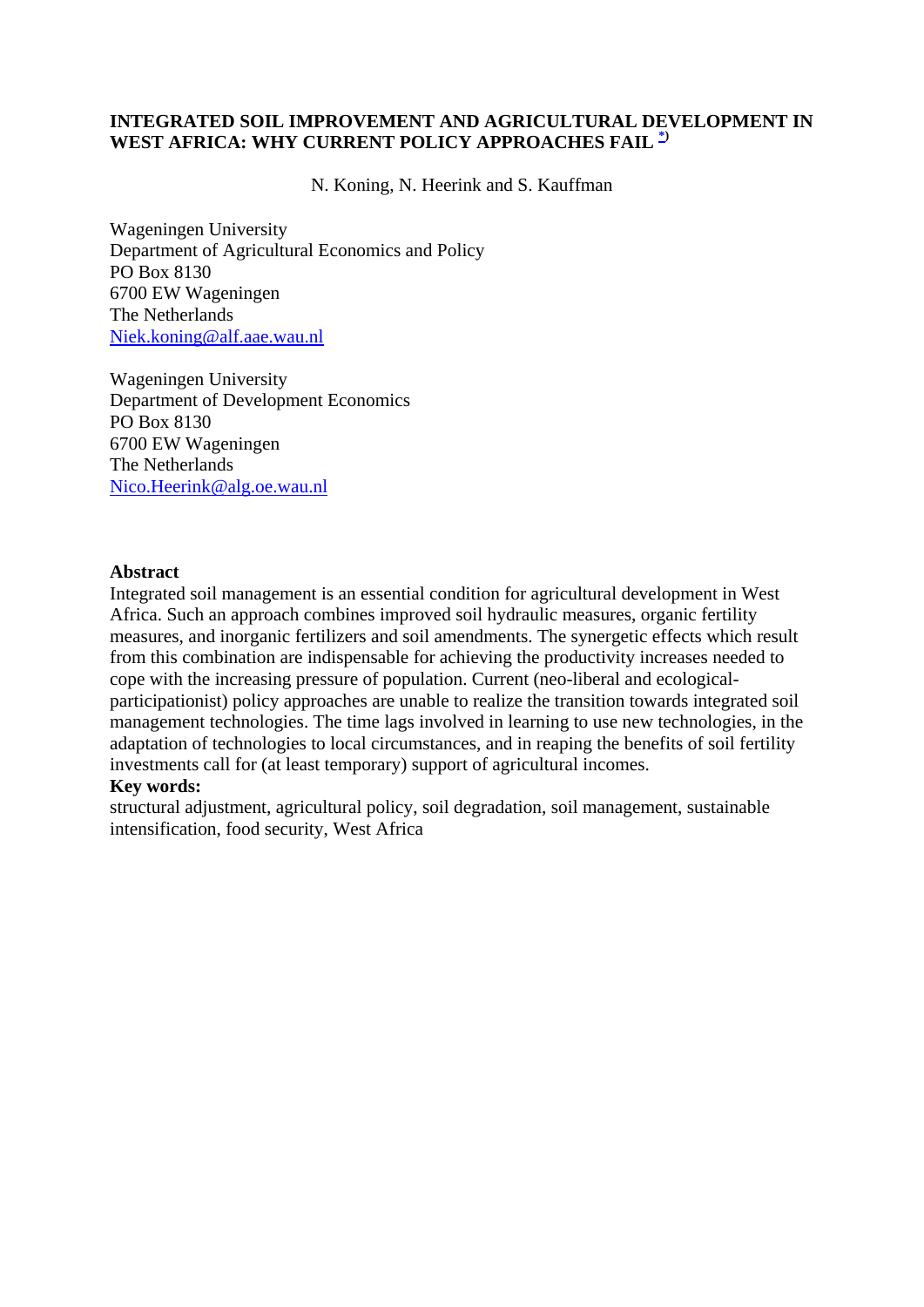# **1 Introduction**

Unlike other parts of the world, the relative incidence of undernutrition in Sub-Saharan Africa has not decreased but rather seems to have slightly increased over recent decades.[\(1](http://www.sls.wau.nl/mi/mgs/publications/Wageningen_Economic_Papers/0998/wep09_1.htm#note1#note1)) A prospective study undertaken for FAO in 1992-93 expected that this situation would hardly improve before 2010. Even this modest expectation was based on an optimistic assumption of a 3.0% annual growth in agricultural production, 2.0% in cereal yields, and 3.3% in fertilizer use per hectare (Alexandratos 1995: 80, 146, 164, 192). Recent developments, however, tell another story. In many countries, food crop yields increase too slowly for food production to keep up with population growth. Average annual growth of per capita food production has been minus 2.3% since 1990 (World Bank 1996: Tables 1-2 and 8-3; FAO data files). Fertilizer use stagnated at about 10 kg/ha in the 1980s and has even declined in recent years (World Bank 1996: Table 8-10; Bumb and Baanante 1996: 9). Besides, there are few signs that the rate of human-induced soil degradation is decreasing.

These disappointing trends have coincided with liberal economic reforms at national and international levels, and with attempts to introduce participatory strategies for encouraging farm progress on a 'low external inputs' base at the micro level. Many scientists and policymakers have expected these new policy approaches to create better conditions for sustainable agricultural development and food security in less-developed countries (LDCs). Neo-liberal economists have emphasized their belief that economic liberalization should improve the terms of trade for LDC farmers, and that the establishment of individual and secure property rights should facilitate farmer investments in land (*e.g.* World Bank 1986a, Krueger 1995).

Others have argued that the introduction of a high external inputs agriculture (HEIA) has damaged the environment, neglected indigenous knowledge, and marginalized small farmers, and that much better results could be achieved by using participatory strategies to develop a low external inputs agriculture (LEIA) (*e.g.* Chambers *et al.* 1989, Hiemstra *et al.* 1992, Reijntjes *et al.* 1992, Pretty 1995).

These views stem from different circles, and reflect realms of thought which easily conflict with each other. Nevertheless, they also have some common ground. Like ecologicalparticipationists, neo-liberal reformists are critical of the introduction of HEIA insofar as it depends on state intervention. Besides, the neo-liberal view is increasingly environmentally conscious, and acknowledges that measures are needed to prevent farming practices which lead to further soil degradation.(2)

For their part, many ecological-participationists accept the price ratios resulting from liberal market policies as given. If agricultural prices are too low for farmers to buy agro-chemicals, they do not plead for protection, but use this circumstance as an argument for LEIA. In this way, the neo-liberal and ecological-participationist views form two poles of a new pattern in the international discourse on agricultural development in LDCs. This has partly displaced the consensual view of the 1960s-70s, which, encouraged by green revolution achievements, focused on a government-supported introduction of HEIA.(3)

In the light of recent developments in Sub-Saharan Africa, the optimistic expectations attached to these approaches seem questionable. In this paper we explore why, under the circumstances which prevail in this region, effects on agriculture and food supply have been limited and partly negative. We concentrate on West Africa, on which most of our research efforts so far have focussed. In Section 2 (2.1 and 2.2), we describe the biophysical and socioeconomic constraints on agricultural development in West Africa. We argue that integrated soil management practices are crucially important for increasing farm productivity, but that structural difficulties and adverse price relations have blocked the shift to such practices.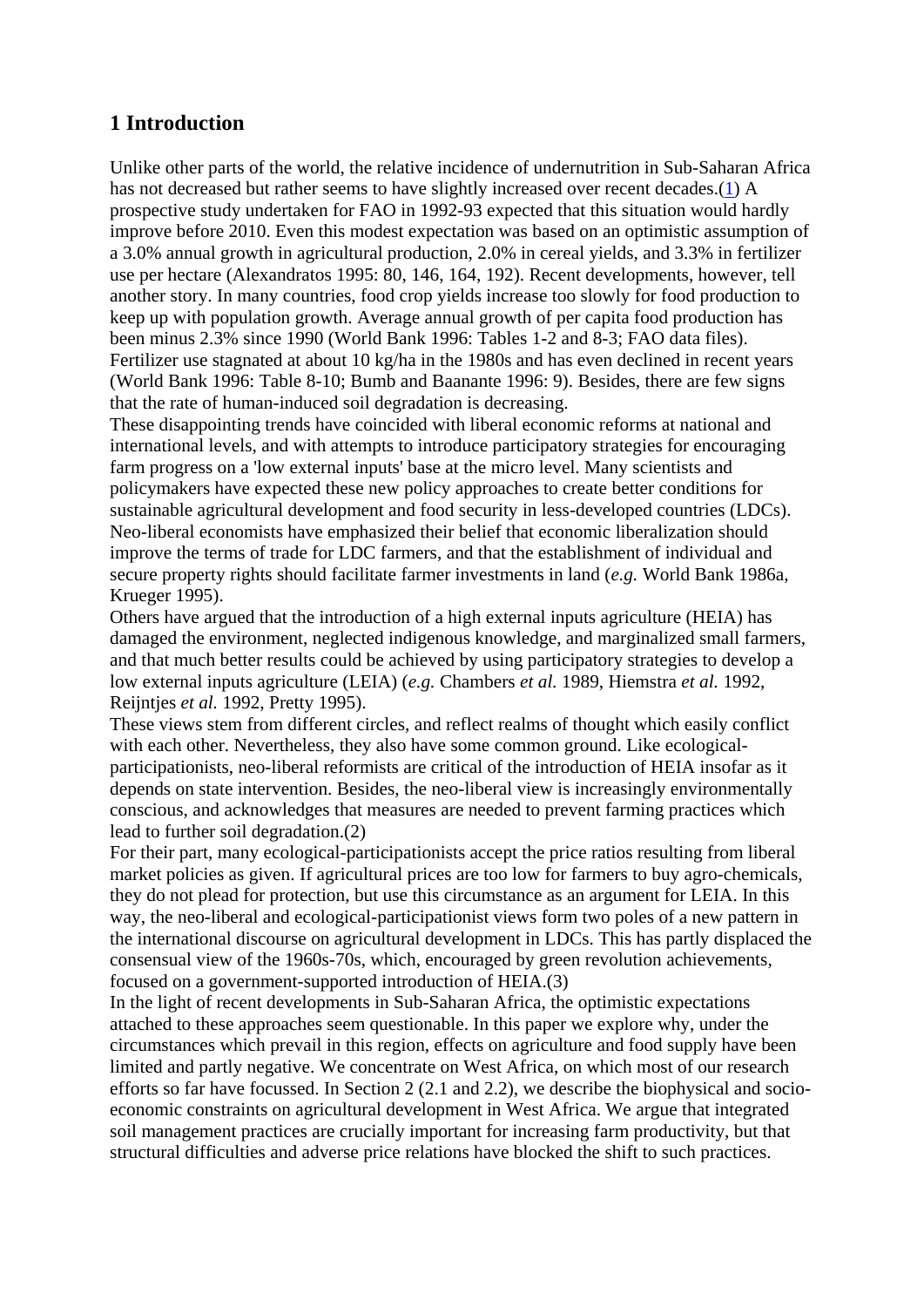In Section 3 (3.1 and 3.2), we survey the effects of liberal reforms on soil management and agricultural development under existing conditions. We point to the role which internal political structures and the dynamics of agricultural world markets play in the disappointing outcomes, and we suggest that these outcomes cannot easily be changed by an ecologicalparticipationist approach. In Section 4, we use an "infant industry" type argument to argue that, as well as elements of the new policy approaches,(4) (temporary) support of farm incomes is essential for improving soil condition and increasing agricultural production in [W](http://www.sls.wau.nl/mi/mgs/publications/Wageningen_Economic_Papers/0998/wep09_1.htm#Top#Top)est Africa.

## **Notes**

(1) See e.g. Pinstrup-Andersen and Pandya-Lorch (1994: 4).

(2) See e.g. World Bank 1992: Ch. 7, Warford *et al.* 1997.

(3) There are signs of a further rapprochement between proponents of the two policy approaches, as e.g. the World Bank's new magazine 'Environment Matters' with articles such as 'Learning from the poor', or the attempt by University of East Anglia social scientists to win the World Bank over for their 'actor oriented' approach to land degradation without examining the impact on agricultural markets of the liberal reforms cherished by the Bank (Biot et al. 1995).

(4) Including public investments in infrastructure and institutional support (Reardon et al. 1997).

# **2 West-African conditions**

## **2.1 Agro-ecological potentials and constraints**

Generally speaking, West Africa is not blessed with rich natural resources for agriculture. Without investments, most soils can only support a limited agricultural population within extensive farming systems (Breman 1997). Nevertheless, sufficient room exists for expansion and improvement of agricultural production.

The agricultural resource base of the region includes a wide range of tropical climates and soil conditions. The main agro-ecological zones are, in the order of increasing humidity, the Sahara desert, the Sahel steppe, the Sudan savanna, the Guinea savanna and the Equatorial rain forest. Figure [1](http://www.sls.wau.nl/mi/mgs/publications/Wageningen_Economic_Papers/0998/wep09_2a.htm#fig1#fig1) summarizes the conditions of the zones with respect to potentials and constraints for agricultural production; (for details, see Appendix). In the Sahara desert, the climatic constraint is too severe to allow agro-pastoral land use. The other zones have varying potentials for farm production. The production capacity of tropical rain forest and humid savannas remains a controversial issue. Whereas some authors consider these zones as potentially high-yielding food production areas, others believe that no technology is available for high-yielding agriculture on a large scale (see Appendix).

The four zones have major soil-related and climate-related production constraints which can, in theory, be loosened by human intervention. These constraints can be summarized under three headings: shortage of moisture, low soil fertility, and land degradation. Measures for overcoming these constraints are often closely connected.

• In the Sahel and savanna zones, insecure rainfall requires careful water management. In rain-fed agriculture, there is room for applying water-saving techniques, like mulch, bunds, and water harvesting measures. An important step would be the abandoning of the practice of burning vegetation and crop residues Besides, the irrigation potential could be more fully exploited, even allowing for the technical difficulties of dam construction and other complications which lead to unfavourable cost-benefit relations (Weischet *et al.* 1993). However, irrigation requires careful introduction, with due regard for cultural and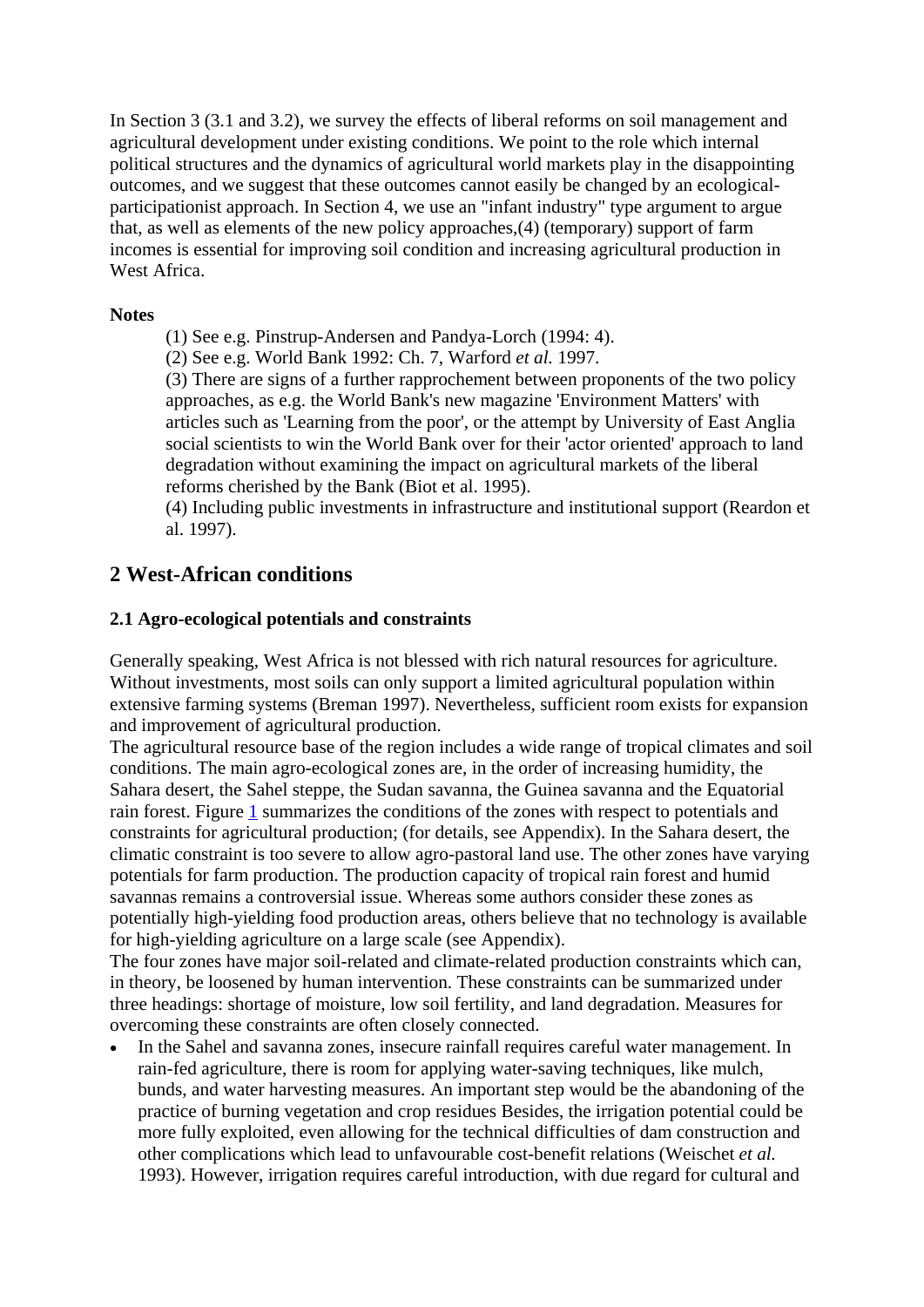social organization aspects, if poor performance or even the disappearance of the systems is to be avoided.(5)

# Figure 1



# **AGRO-ECOLOGICAL ZONES AND DOMINANT LAND DEGREDATION TYPES**

## **Agro-ecological zones**

| Agro-ecological   | Annual rainfall | Length of growing period | Dominant soils (FAO, |
|-------------------|-----------------|--------------------------|----------------------|
| zone              | (mm)            | (days)                   | 1988)                |
| Sahara            | <250<           | < 60                     | Arenosols, Regosols  |
| Sahel             | 250-550         | $60-90$                  | Arenosols, Regosols  |
| Sudan Savanna     | 550-900         | $90 - 165$               | Lixisols $*$ )       |
| Guinea savanna    | 900-1500        | 165-270                  | Acrisols $*$ )       |
| Equatorial forest | >1500           | >270                     | Ferralsols, Acrisols |

\*) Including Fluvisols, Gleysols, Vertisols and Leptosols

# **Land degradation type**

Water erosion: loss of topsoil, terrain deformation / mass movement

Wind erosion: loss of topsoil, terrain deformation, overblowing

Chemical deterioration: loss of nutrients and organic matter, salinization / alkakinization, acidification, pollution

Physical deterioration: compaction / crusting, waterlogging, subsidence of organic soils

Other. water, non-used wasteland, stable under natural conditions, stable without vegetation, stabilized by human intervention

. . . Major agro-ecological zone

Sources: Oldeman *et al*, [1991](http://www.sls.wau.nl/mi/mgs/publications/Wageningen_Economic_Papers/wep09_rf.htm#refnr55), Windmeyer *et al*, [1993](http://www.sls.wau.nl/mi/mgs/publications/Wageningen_Economic_Papers/wep09_rf.htm#refnr87) - Prepared by ISRIC, May 1997

• Up to now, valley bottoms in West Africa are agriculturally underexploited. These bottoms have considerable potential for agricultural production. In particular, various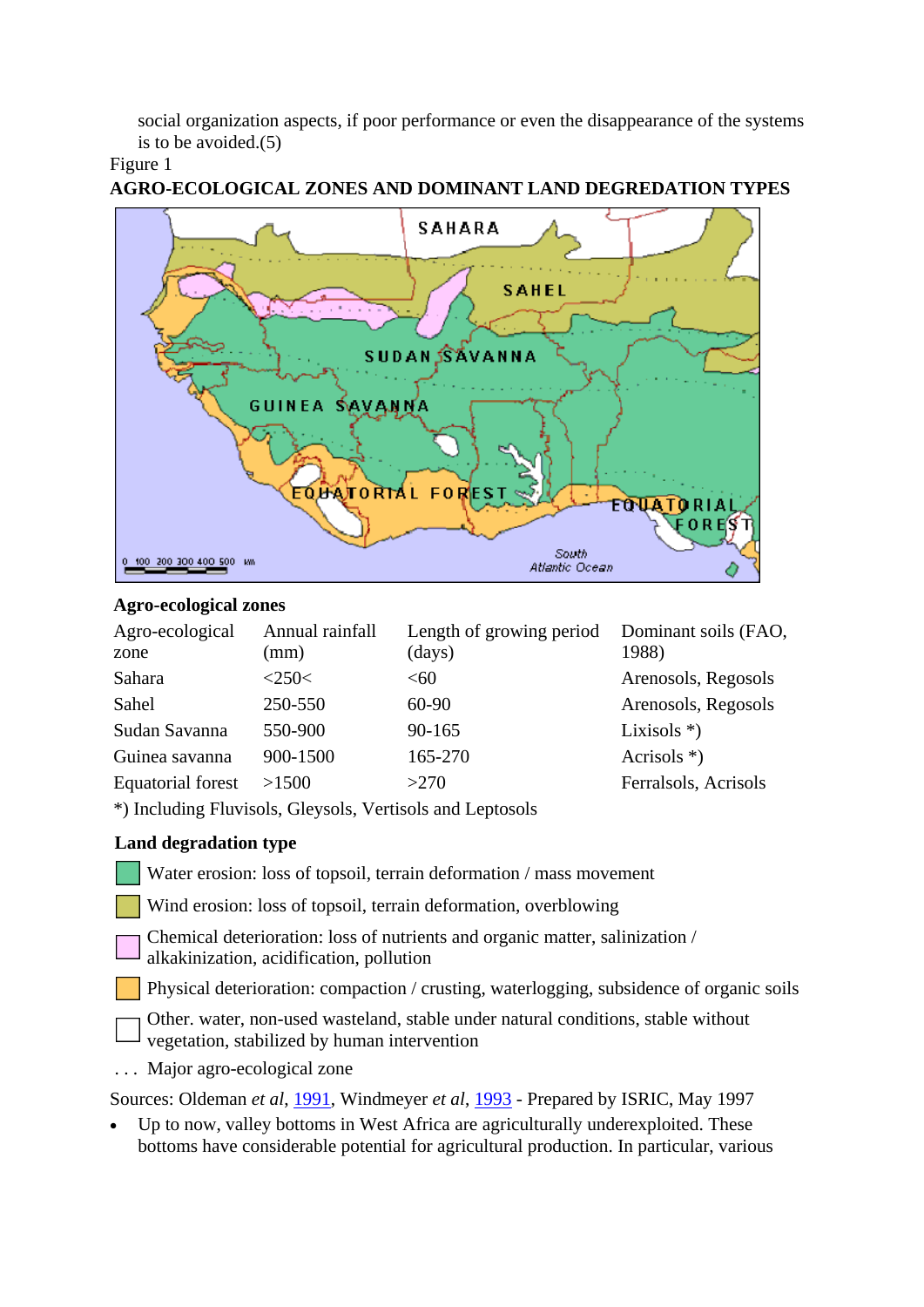institutions have explored the feasibility of small-scale irrigated or water-controlled wetland rice cultivation (Windmeyer *et al.* 1993).

- Fertilization of West African soils is crucially important for sustainable development, and several techniques for restoring soil fertility are available. However, they have not been utilized on a large scale (Mokwunye et al. 1996).
- Human-induced land degradation is a serious threat to land productivity. Available data indicate that 62 million hectares are affected by wind erosion, 39 million by water erosion, 12 million by chemical deterioration,(6) and 2 million by physical deterioration (see the general mapping of degradation types in Figure 1). Techniques for overcoming soil degradation do exist but have not been widely adopted (WOCAT 1997). Several measures for overcoming soil moisture shortage and low soil fertility are effective in combatting or preventing land degradation as well.

Realizing the agronomic potential of existing soil types, and preventing the reduction of this potential by further soil degradation requires a simultaneous application of water and soil conservation measures, organic fertility measures, and inorganic fertilizers and soil amendments (including local by-products and rock phosphate). The synergism of the various elements of such an *integrated soil management approach* is especially important (Breman 1997; Kauffman 1996). Without improved soil hydraulic measures and organic measures for improving the organic matter status of the soils, nutrient recovery rates of crops are restricted by leaching, bad rooting and suchlike. Their lack makes the application of inorganic fertilizers much less attractive to farmers.

Conversely, without inorganic fertilizers and amendments, the scope for organic fertility measures is reduced, because the organic matter for producing compost or dung,(7) or the nutrients needed for improving the effect of leguminous species, are not available in sufficient quantities. This is especially true where bush and grazing lands have been strongly reduced, so that the fertility of arable fields can no longer be maintained by fallowing, or by the syphoning off of nutrients from surrounding lands by manuring or other means. In such situations, only limited improvements can be achieved without the use of inorganic inputs. This is the more so because many soils are not only deficient in nitrogen (which could be remedied by green manuring), but also in other nutrients such as phosphate.

An integrated soil management approach involves considerable investment. For soil and water conservation and organic fertility measures, these consist mainly of labour time; for inorganic fertilizers, mainly of money. The full benefits of these investments only appear after a considerable time lag. This is partly caused by learning effects: farmers may need several years to become acquainted with new technologies involved in integrated soil management, and to adapt them to local circumstances. Moreover, there are considerable time lags in the physical process of soil improvement itself. For example, nutrient recovery is very low; an average of only 30% of nitrogen from applied fertilizer is used at present by crops in West Africa. An improved soil condition can at least double this nutrient use efficiency, but to realize this potential, farmers must keep investing for many years in soil improvement measures, including the application of fertilizers, in spite of much lower initial recovery rates (Breman 1997).

Translated into economic terms, this means that soil condition is not only a natural resource, but also a capital resource (*soil capital*). Like human capital, it can only be built up gradually if investments are maintained over a long enough time span. Whether this will happen depends on the feasibility of the investments in the short run. The lower initial productivity reduces the profitability for farmers. In addition, the feasibility for farmers is affected by time horizons, by the physical benefits realized in the course of time, by the ratio of input and output prices, by (in)security of title and other risks, and by limitations in labour input and [f](http://www.sls.wau.nl/mi/mgs/publications/Wageningen_Economic_Papers/0998/wep09_2a.htm#Top#Top)inance. These are examined in the next section.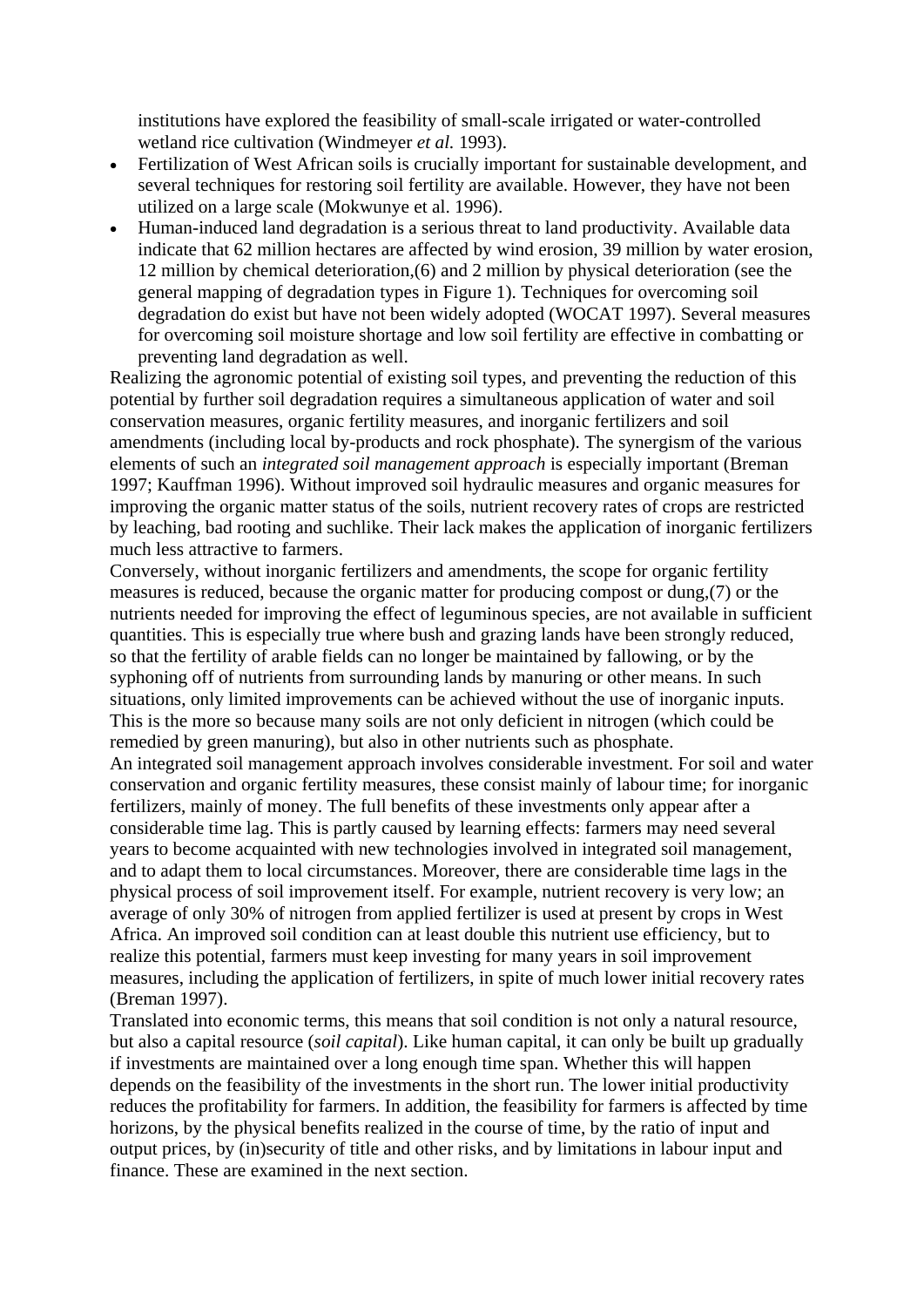# **Notes**

(5) E.g., the majority of small dams constructed in Northern Ghana after independence have broken down (Kasanga, 1992).

(6) Chemical detioriation is underestimated, because soil mining was not adequately recognized at the time of map compilation.

(7) Shortage of transport and water can also limit the production of compost (Zanen, 1996).

# **2.2 Socio-economic constraints**

Socio-economic factors explain why integrated soil management has not been achieved in West Africa in the post-indepence period. For one thing, on-farm investments have been hampered because many farmers are living on the edge of subsistence and, therefore, have a short time horizon. Also, a number of 'structural' handicaps have impeded farmer investments (cf. Platteau 1990):

- Property rights on land are often insecure, not only as a result of traditional land tenure systems, but also because of contradictions between official land laws and traditional titles.
- Many African states are characterized by a high degree of political instability, which gives further insecurity for farmers.
- The bureaucratic culture is oriented towards a top-down approach to rural development, which creates incentive problems for farmers, and makes no use of local knowledge and local initiatives. E.g., opportunities for developing informal credit circles into rural credit co-operatives have been underutilized, so that most farmers lack access to efficient credit. Another aspect is that the implementation of techniques for raising soil productivity has often failed because of insufficient consideration of socio-cultural and economic conditions (Hurni et al., 1996; Reij 1996; Scherr et al. 1996).
- Many African staple foods have not benefited from green revolution type technological breakthroughs. Research into these foods is not able to profit from prior research results in western countries. Moreover, research investments have been disproportionably oriented towards export crops which are organized by parastatal societies, related, in many cases, to enterprises in the former colonial powers. Research on and extension efforts for food crops have been modest. Improved varieties of grains and legumes have been introduced, but sometimes possess undesirable attributes (difficult to store, inferior taste), and their overall impact remain rather limited. With other foods, especially the roots and tubers which are the staple foods in the coastal and subhumid zones, science-based production of new varieties has been very limited (Venkatesan 1994).
- Low population densities have hampered the development of markets and raised the cost of physical and social infrastructure per head. This partly explains why transport remains underdeveloped. Besides, infrastructural investments have often been ill-conceived, and there has been a lack of adequate organization of maintenance.(8) Lack of infrastructure has increased the difference between agricultural product prices in rural and urban markets (e.g. Ahmed and Rustagi 1987) and has raised acquisition costs of purchased inputs.(9)
- Work ethics in Africa have been formed through a history of long-fallow agriculture and pastoral nomadism, and, especially with male workers, have not always been conducive to an intensification of agricultural production. Adjustment of these labour attitudes is not easy, except where the intensification process is sufficiently attractive.

These structural handicaps have reduced the feasibility of investments in soil capital for farmers. Insecure property rights and political instability have increased investment risks,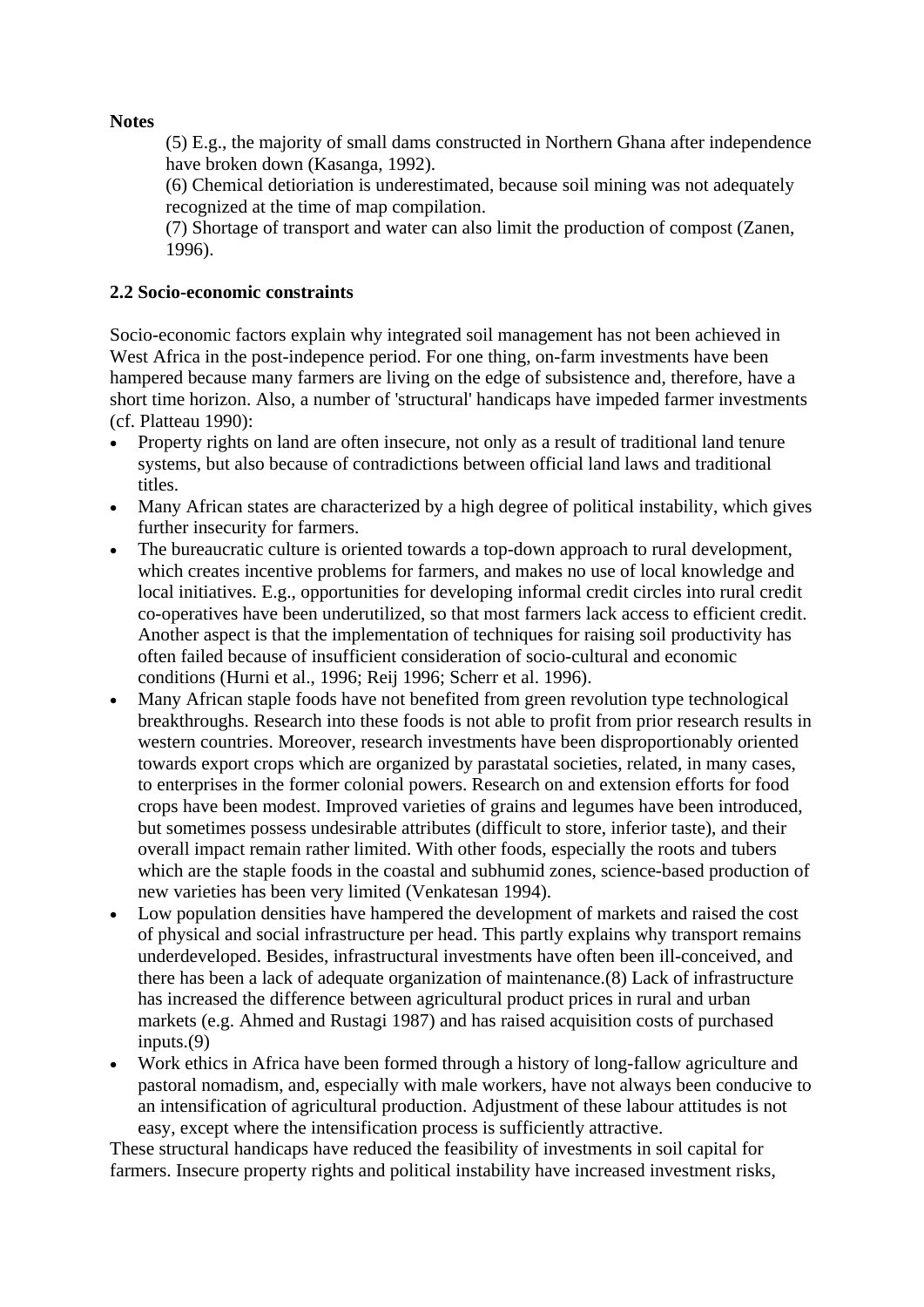while high transport costs, lack of improved techniques, and the malfunctioning of institutional support systems have reduced the benefits of investments. Lack of credit and work ethics have complicated investments in own-family labour and external inputs. On-farm investments have further been hampered because African farmers have been faced with unfavourable terms of trade during most of the post-independence period. There are several reasons for this situation.

- In part, unfavourable agricultural output (and input) prices have been related to the above constraints. In particular, high transport and information costs have fostered market imperfections and depressed farm gate prices, while indebtedness, lack of credit, and poor storage facilities have often forced farmers to sell food crops immediately after the harvest for low prices, and buy food at much higher prices some months later.
- Domestic policies have also contributed to the squeeze on agricultural prices. In many cases, overvaluation of currencies has kept agricultural prices below world market levels. Also, export crops have been heavily taxed to raise state revenue (World Bank 1986a, 1986b, Timmer 1988, Krueger 1995). Behind these policies have been attempts to appease urban populations by low food prices, inflation of government costs resulting from clientelism, and lack of farmers' movements which could counteract these tendencies.
- Finally, external factors have added to unfavourable prices for West-African farmers. World market prices of their products have been strongly fluctuating and, for some decades, declining in real terms. Prices of export crops have often been depressed by global overproduction and competition by industrial substitutes, and prices of food crops by global overproduction and dumping policies of DCs. Food aid by western countries was often been given in a way that harmed local producers and trade structures (and partly continues to be so)(10) and, in many cases, has served as a trail blazer for increased commercial imports (Maxwell 1991).

Short time horizons of farmers, structural handicaps, and unfavourable agricultural prices have blocked the shift to sustainable intensive farm technologies and the build-up of soil capital. In export crops, where new varieties have increased yields, and where marketing boards have guaranteed product prices and provided subsidies and credit for inputs, fertilizer use has often been at an adequate level. However, in traditional food crops, where fertilizers, although subsidized, have not been provided on credit, fertilizer use has typically remained below 10 kg/ha. Where export crops have been integrated into rotations with food crops, the latter have benefited from the residual effect of the fertilizers provided for export crops. In addition, export crop farmers have diverted some of the fertilizer directly to food crops. Nevertheless, fertilization of food crops has generally remained very restricted, and crop yields have stagnated.

Throughout the post-independence period, a rapid increase in the rural population in West Africa has led to an expansion of the area under cultivation,(11) and so to a decrease in the length of the fallow period and in pasture. However, investments in soil capital have been insufficient to sustain a productive type of intensified agriculture (Lele and Stone 1989; Paarlberg 1996; Reardon et al. 1997). The result has been erosion, soil mining and involution (Pieri 1989, Stoorvogel and Smaling 1990, Van der Pol 1992). In parts of the Sahel zone, this has led to Malthusian situations and ecological fragility which has turned climatic fluctuations into disaster. This has prompted foreign aid, both by government and private channels, but [m](http://www.sls.wau.nl/mi/mgs/publications/Wageningen_Economic_Papers/0998/wep09_2b.htm#Top#Top)uch of it has been relief aid rather than development assistance.

#### **Notes**

(8) See e.g. the case study by Kasanga (1992) for North Ghana. (9) This has been increased by the small quantities of inputs used and outputs produced per unit of land (Breman 1997).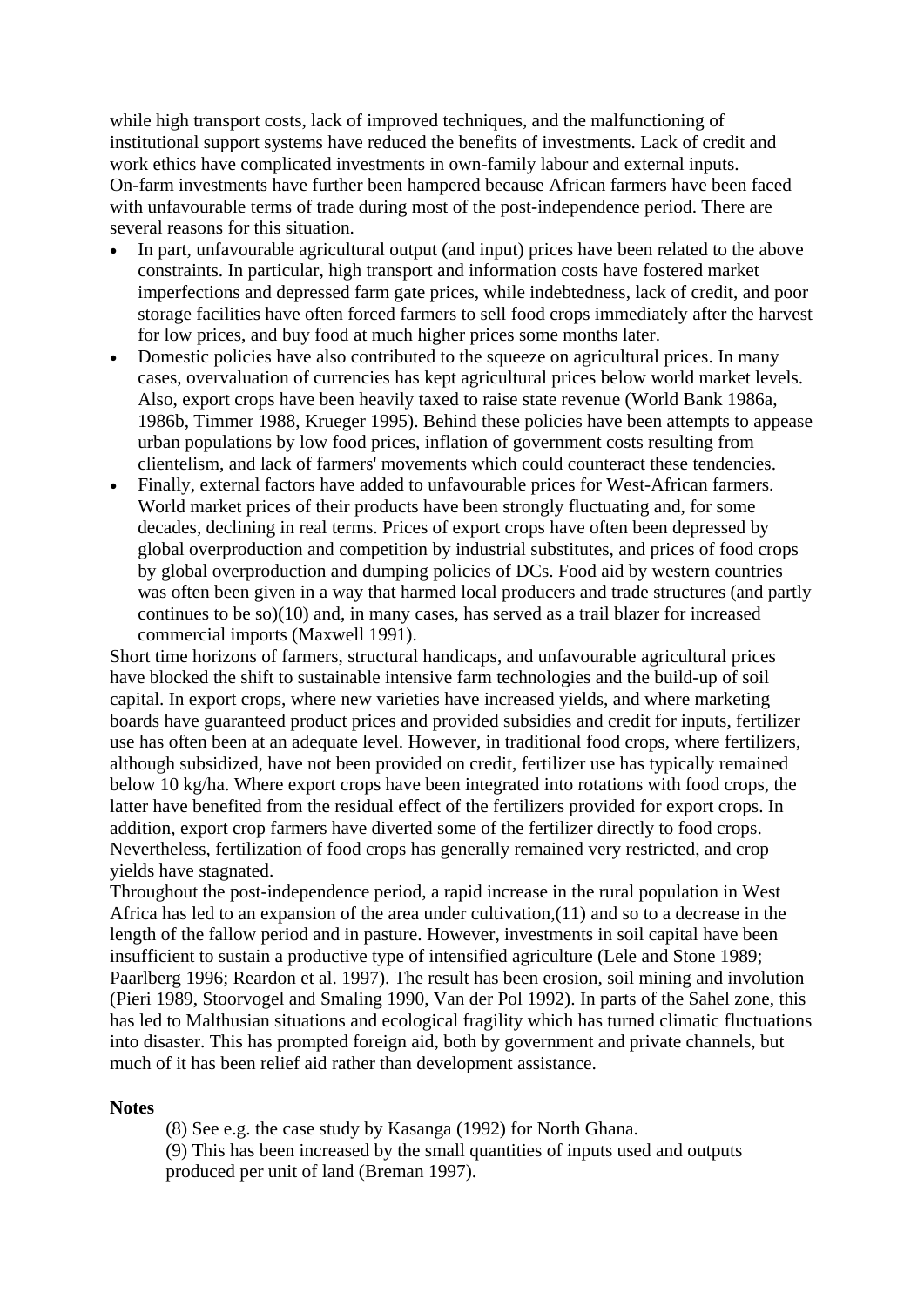(10) Unlike food aid policies of the EU, those of the US have not shifted to triangular transactions and local buying (see data in FAO 1996). (11) See e.g. World Bank 1996: Tables 8-12.

# **3 New policy approaches and West-African agriculture**

## **3.1 Impact of new policy approaches**

Both agricultural prices and structural constraints have been affected by the recent liberal reforms at national and international levels: the Uruguay Round of GATT-negotiations and the structural adjustment programmes (SAPs) supported by the World Bank and the IMF. The (partial) liberalization of international trade in agricultural products will, in theory, increase the world market prices of many of these products through the reduction in dumping by countries which protect their agricultural sectors. These effects should not be overestimated, however. With respect to beef, the curtailment of export subsidies by the Uruguay Round agreement has sealed the reduction in beef dumping by the EU, which had already been realized under pressure from European NGOs some years before.(12) It has contributed to a substantial improvement of livestock prices in West African markets, but the devaluation of the CFA franc in 1994 probably had a larger effect (Moll and Heerink 1997; Quarles van Ufford and Klaasse Bos 1995; Ruben et al. 1994). The effects of the Uruguay Round agreement on other West-African products (or substitutes for these products) remain to be seen. Forecasts are modest, e.g. a 6% rise in world market prices of wheat, or a 4% rise in those of coarse grains (Safadi and Laird 1996). The recent rise in grain prices in world markets was not so much caused by the Uruguay Round agreement but by harvest failures, and a corrective downward movement has already set in.

Structural adjustment has significantly reduced taxation (13) of export crop producers in countries like Ghana and Burkina Faso. In other West-African countries, particularly Guinea-Bissau and Sierra Leone, taxation of export crops has increased in spite of SAPs (World Bank 1994: 79-80, 244-245). Moreover, structural adjustment has generally involved a reduction in the subsidization of farm inputs, which has caused rises in input prices. These have been reinforced by currency devaluations which also conform to the liberal package.(14) While the effects of devaluations on the prices of (imported) agro-chemicals have mostly been complete and immediate, the effects on farm product prices have more often been partial and/or retarded (Kempkes 1997, Reardon et al. 1997).

The absence of compensating increases in producer prices means that increases in input prices often have serious effects, because such rises make the use of these inputs less attractive for farmers. In export crops, where agro-chemicals are indispensable, production itself is sometimes threatened. In Ghana, use of insecticides and fungicides dropped by almost 90% following the removal of subsidies at the end of the 1980s. Because these chemicals are crucial for controlling capsid and swollen shoot disease, which are widespread in the country, subsidies have been reintroduced in recent years (ISSER 1995: 86-87). In the savanna region in Togo and some other West-African regions with low cotton yields, the area under cotton has decreased in spite of a favourable development of cotton prices in the world market.(15) Since parastatal companies still pay rather low prices to farmers, increased prices of agrochemicals have made the production of cotton unattractive for farmers. Food crops are also affected, as the residual effect of fertilizer used for cotton in rotational systems is lost and the opportunity to divert part of this fertilizer to food crops disappears.

The direct effects of increased input prices on food crop production are even more dramatic. In a recent seminar on the economics of agro-chemicals it was observed that 'removal of fertilizer subsidies in most West-African countries has, at best, resulted in a stagnation of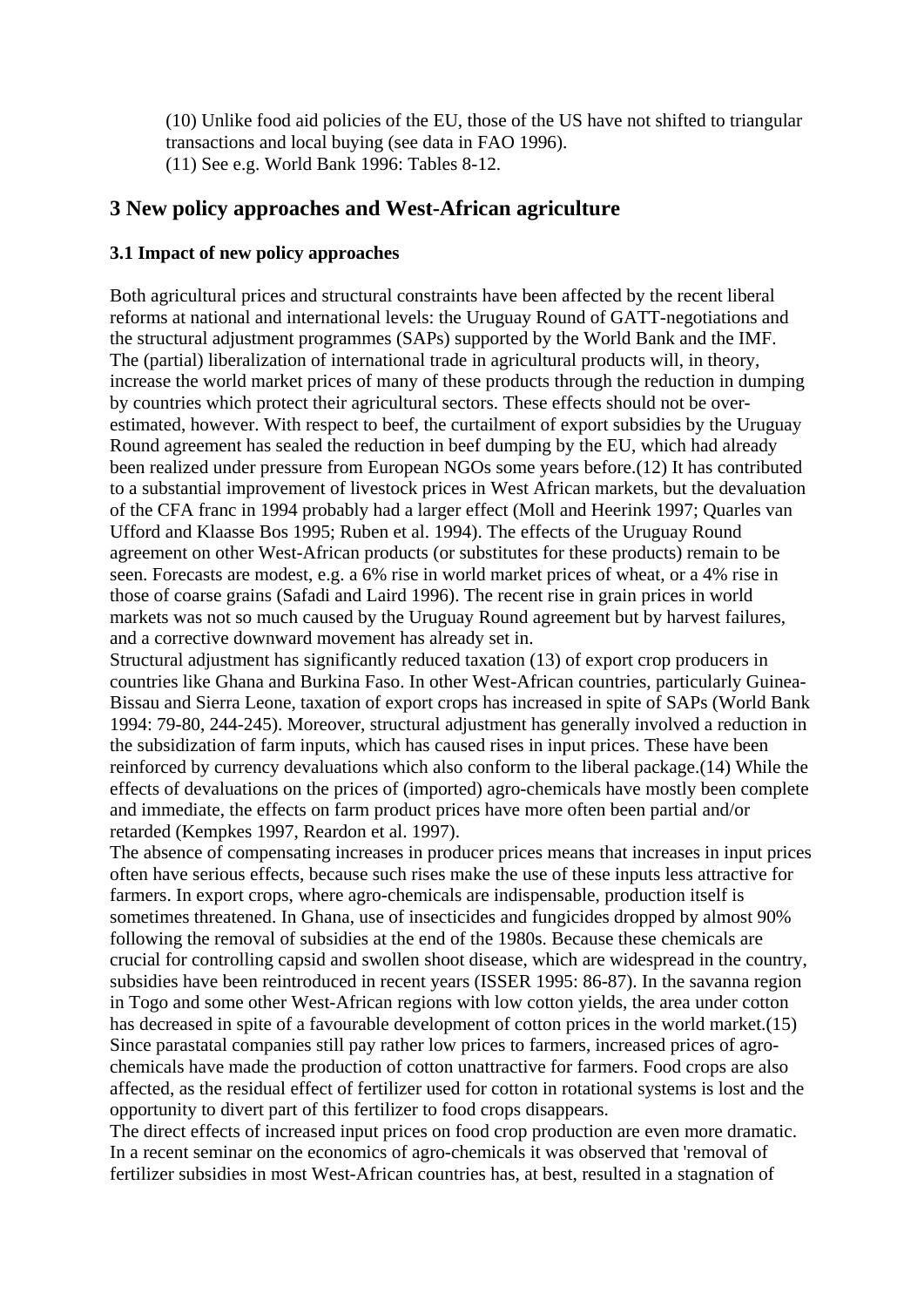fertilizer use in the food crop sector' (De Jager et al. 1998). In many regions, farmers are actually buying less fertilizer for food crops and, in some cases, like maize in Ghana, this reduction has gained dramatic proportions. The explanation can be found in the evolution of value-cost ratios (VCRs).(16)

Available evidence indicates that, in Ghana and Mali, the VCR for maize has fallen below 2, while in the latter country, the VCR for rice has fallen to 4 (Gerner et al. 1995). In Burkina Faso, the VCR for sorghum and millet fell from 5.3 in 1981 to 2.6 in 1989 and 2.9 in 1996 (Breman 1997).(17) For Togo, Koffi-Tessio (1996: Table 3) indicates that VCRs for food crops (maize, cassava, sorghum, yam, millet) fell from 6 - 16 in 1983 to 1 - 4 in 1994. This author concludes that the recent devaluation of the CFA franc and the on-going structural adjustment programme undermine food security in Togo (Koffi-Tessio 1998).

Another common element of SAPs, the privatization of input supply, may also have negative side-effects. Privatization is meant to increase the economic efficiency of the supply sector. However, private firms are only interested in providing inputs when they are able to realize a reasonable profit. Poor farmers and farmers in remote regions are often not reached by private suppliers, because financial risks are too high and returns too low. Moreover, input markets risk being dominated by a few firms because of the continued involvement of marketing boards in the provision of inputs for export crops, the small size of the market for agrochemicals for food crops, and the high capital costs of importing, storing and distributing foreign-produced inputs. In Ghana, for example, it has resulted in a fertilizer market that is dominated by one company (Heerink et al. 1997; Kempkes 1997).

The reform of public expenditure during structural adjustment may also work out differently from what had been expected. According to the philosophy behind the reforms, an increase in government efficiency leads to an improvement in infrastructural efforts in spite of economizing on government budgets. However, in most cases, this expectation has not been fulfilled. Structural adjustment has usually entailed a decrease in capital rather than in recurrent expenditures.(18) As a result, in many countries, investments in physical rural infrastructure have declined, and new deficiencies have emerged in official research and extension services for agriculture, especially where food production is concerned (Reardon et al. 1997).

Meanwhile, the weakening of official extension services is making farmers more dependent on NGOs for support. This is reinforced by the growing amount of international development aid which is being spent through these organizations. Among NGOs, it is ecological and participationist views that prevail. Some of the more serious NGOs are expanding their agronomic activities and building up good contacts with farmers. The participatory approach tends to make these organizations' communication with farmers more effective than that of official services.

In regions where long fallow periods are precluded by population pressure, now that chemical fertilizers have become unaffordable, farmers are becoming more open to the organic techniques propagated by these organizations. So apparently, the ecological-participationist view is making some headway. However, up to now, it has not been able to reverse the declining trend in food production per capita. Moreover, the adoption of organic methods as it occurs in some places appears to be insufficient to compensate for the deterioration of nutrient balance, or the loss in farm incomes.

Indeed, it may be doubted whether these methods can support the kind of sustainable intensification which is needed to accommodate the rapid population growth in West Africa. Technologies based on organic fertilizers, biological pesticides and indigenous seeds, which have been developed by farmers in a long process of trial and error, are relatively efficient at low productivity levels. However, they are unable to exploit the still unused agronomic potential of soils in West Africa. As argued above, this requires an integrated soil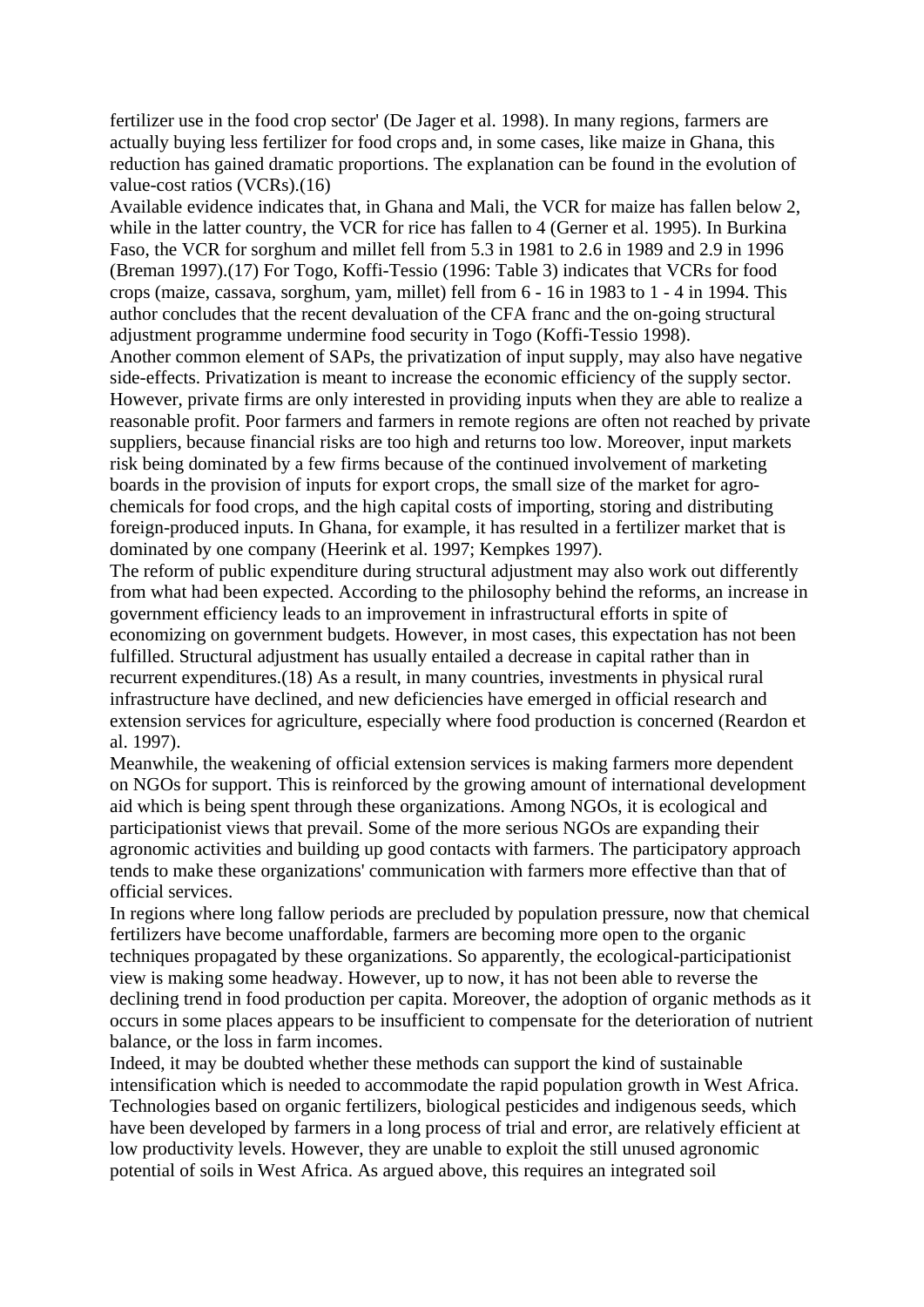management approach that utilizes the synergetic effects of water and soil conservation, organic fertility measures, and inorganic fertilizers. Similar arguments are used by Reardon who believes that exclusive reliance on low-input sustainable agriculture will be unable to meet the 3% to 5% projected growth in food demand in Africa (Reardon et al. 1997; Reardon 1997). Besides the reduction in fertilizers, the decreased use of pesticides cannot easily be compensated by more organic methods. Integrated pest management requires considerable institutional support for data collection, training of farmers and suchlike. This will not easily be realized in the context of structural adjustment.

The adoption of low-input methods can be better seen as a defensive reaction of farmers to adverse economic conditions, rather than as a road to sustainable intensification. Economic analysis shows that low-input farming becomes more attractive to farmers when prices of outputs are lower, prices of inputs higher, and infrastructure more underdeveloped. When the input-output price ratio faced by farmers improves, farmers are expected to switch to more productive agricultural techniques that require a relatively high share of external inputs (Ruben et al. 1996; Heerink and Ruben, 1996). This switch can be explained from the fact that, although ecological production based on traditional technologies is relatively more efficient at low levels of input, modern, high-yielding production technologies are more efficient at high input levels. If farm-gate prices of external inputs are low in comparison with output prices, the synergetic effects of integrated soil management technologies with fertilizer-responsive, high-yielding varieties can be fully exploited.(19)

On balance, it is questionable whether 'liberalization', as it has come in the form of the GATT agreement and structural adjustment, has had any positive effects on agricultural development and food security in West Africa. The (limited) agricultural growth that resulted from these policies was a result of area expansion rather than an increase in yields, and it is even possible to indicate clear cases where food crop production has been negatively affected. In several cases, these policies seem to have contributed to further soil degradation rather than better soil management. In this situation, the adoption of organic methods by farmers seems to be more a defensive reaction for minimizing their income loss, than a positive development toward more [s](http://www.sls.wau.nl/mi/mgs/publications/Wageningen_Economic_Papers/0998/wep09_3a.htm#Top#Top)ustainability and food security.

#### **Notes**

(12) In Côte d'Ivoire, a system of compensatory levies protecting the domestic beef market was introduced in 1991. As a result, beef imports from the EU declined by more than 50% in the period 1991-93 (Moll and Heerink 1997).

(13) Including implicit taxation resulting from overvalued exchange rates

(14) See e.g. Bumb et al. (1994: 38-41) for fertilizer in Ghana.

(15) In the savanna region of Togo, the ratio between the price received by farmers for first quality cotton and the price they paid for agro-chemicals decreased by 15% between 1991 and 1995. In the same years, the area under cotton decreased from 15,141 to 12,683 hectares. (Data from the Société Togolaise du Coton.)

 $(16)$  VCR = ratio of value of increased yield to the cost of fertilizer per unit. A VCR of 2.0 can be seen as the absolute minimum for fertilizer use to be efficient. If risks for farmers (weather, prices) are considered, VCRs should be considerably higher, something like above 4.0 (Koffi-Tessio 1998).

(17) In the calculation of these data, a response rate of 10 kg per kg fertilizer is assumed. In the same period, the VCR for cotton decreased from 6.6 in 1981 to 4.2 in 1989 and 4.0 in 1996.

(18) Unlike other adjusting countries, public capital expenditure as well as recurrent expenditure increased in Ghana during the first years of structural adjustment as a result of increased government revenues from tax system reforms (Leechor 1994). The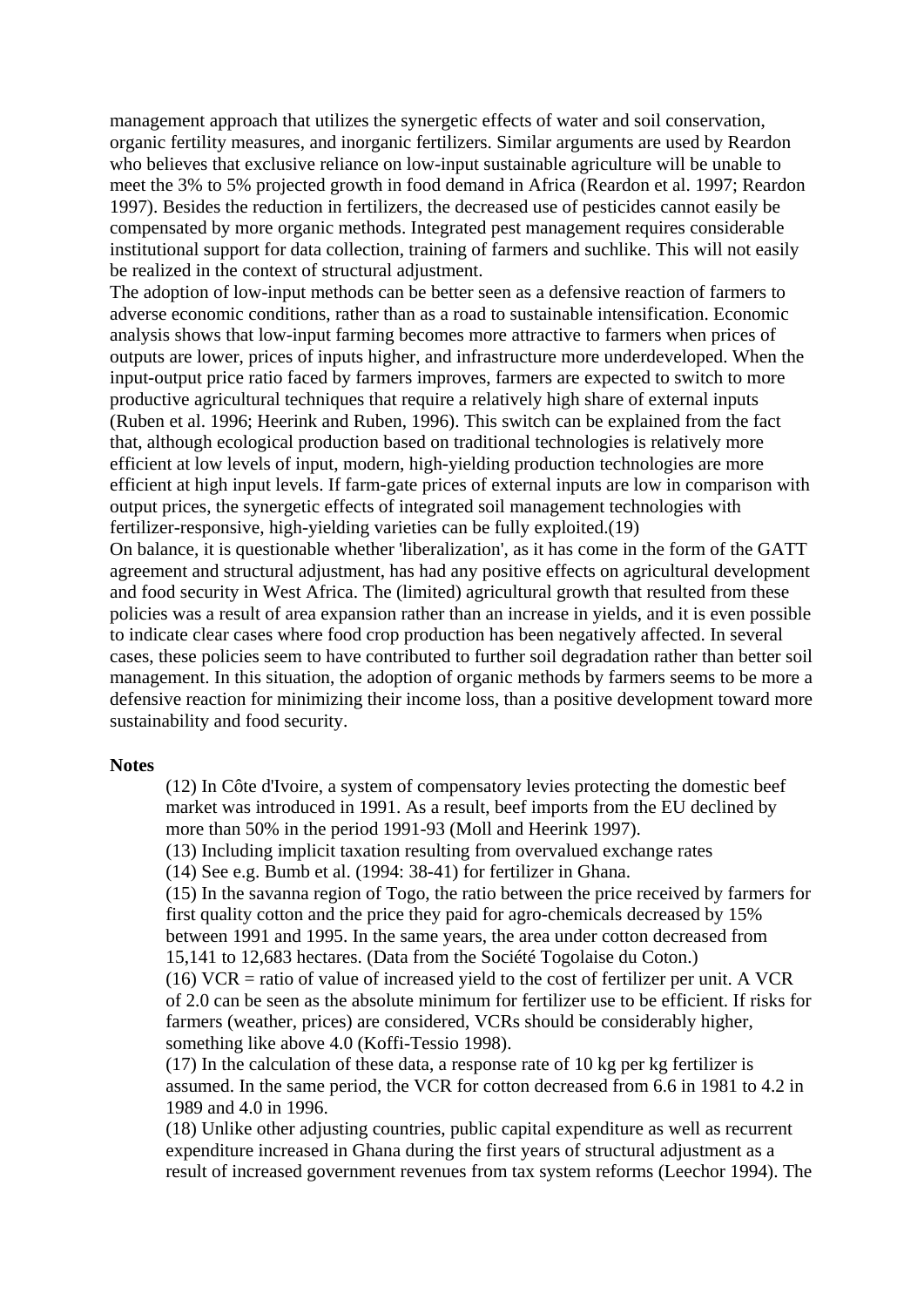share of agriculture in public (capital and recurrent) expenditure, however, drastically declined during that period (Fosu 1993).

(19) See also Hayami and Ruttan 1985: 133-136, McGuirk and Mundlak 1991, Mundlak 1992 on differences in production functions between traditional and modern agricultural systems in LDCs.

## **3.2 Getting prices "right"**

Important assertions by neo-liberals are that the (external and especially internal) terms of trade have been against agriculture in many developing countries; that an improvement of these terms will contribute to agricultural progress; and that such an improvement is precisely what liberal reforms will bring about. This idea has been criticized by authors like Alcántara (1993) or Platteau (1990) who emphasize that, as well as by price ratios, agricultural progress is also hampered by structural constraints (like those mentioned in Sections 2.1 and 2.2). However, many of these authors (including Platteau) still admit the need for adequate prices. This gives rise to another kind of doubt: do liberal reforms deliver the favourable price ratios they profess to bring? This question can be answered on different levels.

On one level, it can be seen that structural adjustment and the Uruguay Round agreement have only been partly successful in achieving liberalization. It was somewhat naive to expect that an adjustment programme adopted under pressure from international agencies would be enough to achieve internal liberalization. It did not reckon with the toughness of political realities in West Africa.(20) As a product of colonial and postcolonial underdevelopment, many states have evolved into clientelist structures, with power elites that try at all cost to monopolize control over state resources which they use for maintaining their political base by distributing favours (including nationalized enterprises) among their supporters (Clark 1997; also Davidson 1992). It has eroded democracy, and encouraged inflated and little competent state services, the ever-increasing cost of which are paid for by foreign aid and by bleeding the productive parts of society. Agencies of restraint that could correct such practices have been virtually absent since colonial times (Collier 1996).

At the moment, some governments are trying to break away from this pattern. The economic effects are certainly positive in some cases. However, whether these attempts will succeed in permanently changing the underlying political structures remains to be seen. Moreover, under the economic conditions currently prevailing in West Africa, democratic governments can often expect a short life. They may therefore show little commitment in fulfilling conditions set for the continuation of foreign aid (Collier 1996). Meanwhile, in several other countries, clientelist formations persist unabated. If put under pressure by structural adjustment programmes, these formations tend to remain intact as long as possible, shifting the burden to the executive level and the population. Long before the dysfunctional structures at the core of the state are seriously affected, the remaining positive functions of the state may be eliminated. By the same token, the sources of state revenues are defended by any means. Structural adjustment may alter the form in which cash crops are taxed, but reducing taxation is not so easy. In some cases, taxation may even be raised as a reaction to pressure by international agencies for more balanced government budgets. This is not to say that political structures in these countries cannot be changed for the better, but that such a change may take considerable effort and time. According to Collier (1996), the abuse of government power and public corruption in Africa can only be overcome gradually, moving from a strategy of donor conditionality, cash budgets, system correction and elite ring-fencing to a more sustainable, but not directly attainable system of reciprocal international threats, scrutiny and democracy. As for the Uruguay Rround, many neo-liberals fail to realize that, in agricultural trade politics, 'liberalization' is more a flag of expansionist agribusiness interests in DCs than a cause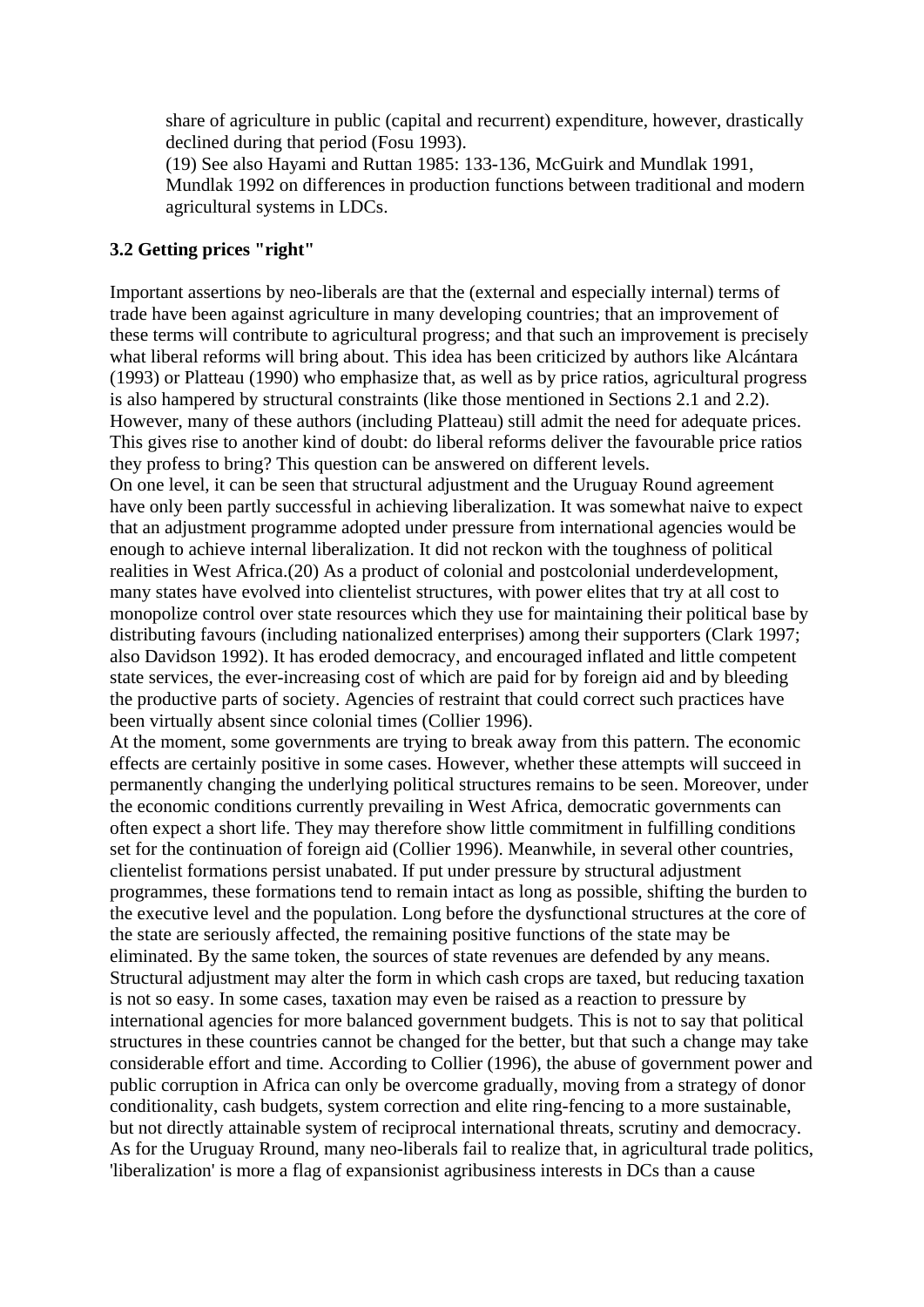pursued for the sake of global welfare. Not surprisingly, the Uruguay Round agreement was not quite so liberal. It gave LDCs only a limited increase in access to DC markets.(21) Moreover, the agreement hardly restricted the real scope for DCs dumping of farm products. Although it limited direct export subsidization, it allowed disguised dumping by R&D subsidization and direct allowances. Significantly, the US is now combining such allowances with a relaxation of production restrictions in the frame of its new 1996 farm act, while the EU is contemplating a similar course (Commission 1997).

On a more fundamental level, it can be questioned whether it is possible for West Africa to develop its agriculture under free trade conditions. Model studies indicate that global liberalization would restore agricultural prices in the world market, but in a declining secular trend.(22) Even in the inplausible case of complete liberalization, it is not certain that world markets will generate agricultural prices which are high enough to enable adequate agricultural development in LDCs (or in DCs, for that matter). Liberal economic thinking sees the economy as a communicating vessels model, in which the mobility of production factors (the fluid) leads to equal factor returns in different sectors (the vessels).

In reality, labour mobility is limited by market imperfections, imperfect knowledge, fixed assets, and cultural feedback mechanisms. Experience shows that, even in DCs, these limitations cannot be entirely removed by policy interventions or institutional reforms. As a consequence, as has already been explained by Schultz (1945), the evolution of international agricultural markets is sensitive to the broad demographic, technological and economic forces which affect the relative growth rates of demand and supply of farm products. From the last quarter of the 19th century, the international expansion of commercial agriculture which responded to a fall in transport prices, the boosting of yield growth rates by agro-chemicals, and the displacement of farm-produced materials by minerals have squeezed the world market prices of agricultural products. In connection with this, all DCs have protected their farm sectors - many from the late 19th century, and all from the 1930s (Koning 1991).(23) Unlike West-African countries today, western agriculture has never had to develop itself within a context of low market prices. The 'agricultural revolution' of the 18th and 19th centuries (new rotations, convertible husbandry, and simple mechanization) was facilitated by high agricultural prices in world markets resulting from demographic pressures and an increased demand for farm-produced inputs in non-agricultural sectors. The 'second agricultural revolution' in the 20th century (agro-chemicals, new seeds, imported fodder, and more far-fetched mechanization) passed off behind walls of protection. In contradiction of what has been asserted by liberal economists (e.g. Tracy 1989), economic historical studies suggest that agricultural protection in western countries contributed to the successful development of their farm sectors and, because of the significance of agriculture for domestic markets and the factor base of economies, their wider economies as well (Bairoch 1976; Koning 1991, 1994; Webb 1978).

Similarly, Japan and new industrial countries in East Asia (Korea and Taiwan) have protected their farm sectors by means of targeted subsidies, concessional credit (usually tied to prescribed input packages for high-yielding varieties and output support packages) and protective trade policy arrangements.(24) It seems plausible, therefore, that the lack of farm income support in African countries reduces their opportunities for agricultural and economic development. This is even more so, since the successful development of DCs agriculture has strongly increased the productivity gap between DCs and LDCs. In spite of their low wages, LDCs now even seem to have higher labour costs per unit of production in agriculture than DCs (Bairoch, forthcoming).

In this situation, it seems unlikely that the encouragement of 'low external inputs agriculture' will enable farm production in countries like those in West Africa to keep pace with population growth. Within a 'liberalizing' environment, the ecological-participatory approach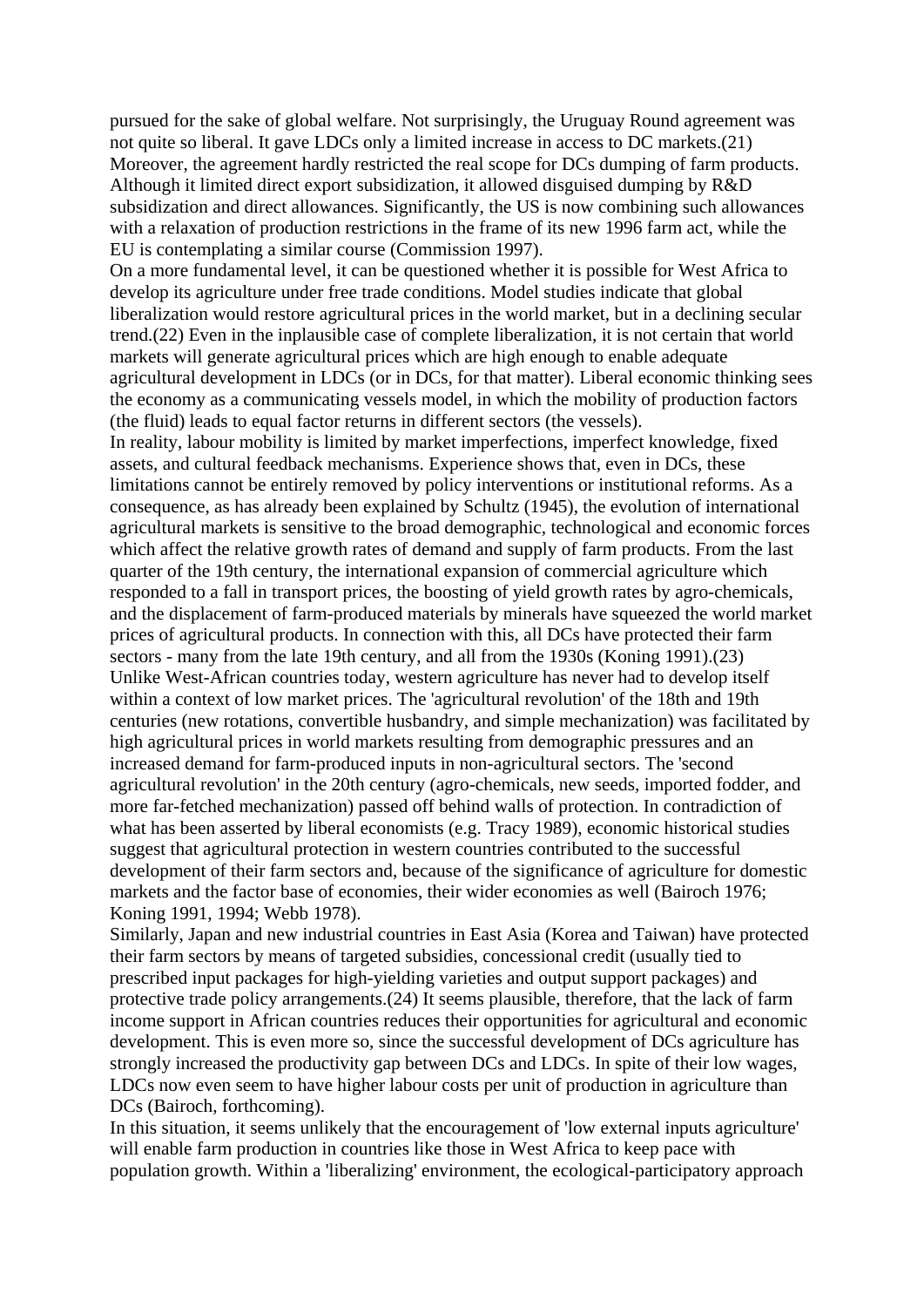tends to become a mere palliative. As we have already pointed out, the adoption of organic methods by farmers seems to be a defensive reaction induced by lack of alternatives. It helps farmers to subsist, but, without input of external nutrients, improved seeds and the like, this approach cannot achieve the necessary increase in farm production.(25) While 'ecological' methods seem incapable to increase productivity and counter soil degradation, 'participation' can only to a limited degree improve the prices for farmers. Cooperatives can increase the efficiency and performance of the economic environment of farming, but a more far-reaching protective organization of agricultural markets would require the forming of co-operative cartels, which is precluded by free-rider problems (Galbraith 1952: 165-170). In DCs, all attempts at a protective organization of agricultural markets on a private co-operative basis have failed.(26) There is no reason for such efforts to succeed in LDCs. Therefore, so long as a participatory approach accepts a policy environment which one-sidedly pursues liberalization, it will at best be little more than liberal poor relief based on ['s](http://www.sls.wau.nl/mi/mgs/publications/Wageningen_Economic_Papers/0998/wep09_3b.htm#Top#Top)elf help'.(27)

#### **Notes**

(20) See also Morrisson *et al.* (1994) for an integrated political-economic model analysis of the political feasibility of adjustment measures in Sub-Saharan Africa. (21) Hathaway and Ingco (1995). At the WTO Ministerial Conference in Singapore (December 1996), however, a Plan of Action was adopted that aims at granting dutyfree access for the exports of the least-developed countries to DC markets. (22) Even this relative improvement can be questioned, as these studies can not deal adequately with the dynamics of the farm sector (De Hoogh 1987). For example, the effect of direct allowances on the supply of farm products is hardly known. (23) Only New Zealand eliminated its support of farm incomes after 1984. (24) The rise in agricultural protection in East Asia is documented in Anderson and Hayami (1986). Here it is seen as a brake on industrialization caused by the effect of the latter on political markets. However, nothing in the account precludes the reverse hypothesis that agricultural protection actually contributed to industrialization. (25) In promoting sustainable agricultural technologies, it is important to bear in mind that the environmental risks in Western countries (where fertilizer input is high and limitations may be desirable to reduce environmental problems) differ fundamentally from those in many regions in LDCs. In the latter, fertilizer use is too low to avoid nutrient depletion, and a further reduction only risks to exacerbate processes of soil degradation.

(26) The most important of these failures was a campaign in the US in the 1920s for building nationwide co-operative monopolies (see the description of this episode in Benedict 1953: 194-198). After its failure, the farmers' organizations in the US turned to the government for protection. Under Roosevelt's New Deal policy, it resulted in the famous Agricultural Adjustment Act (1933), which became a model for agricultural protection in western countries in the post-World War II period. (27) At worst, participation may serve local elites, expose vulnerable groups in ways that are harmful, and transfer the responsibility for sucess or failure from policy makers and project staff to the farmers themselves. See the warnings in Hurni et al. 1996 p. 59 (after J.N. Pretty). That participation may work out like this has long been known; see e.g. Selznick's (1966) classical study of a 'grass roots' rural project in the US in the 1930s.

# **4 A way out?**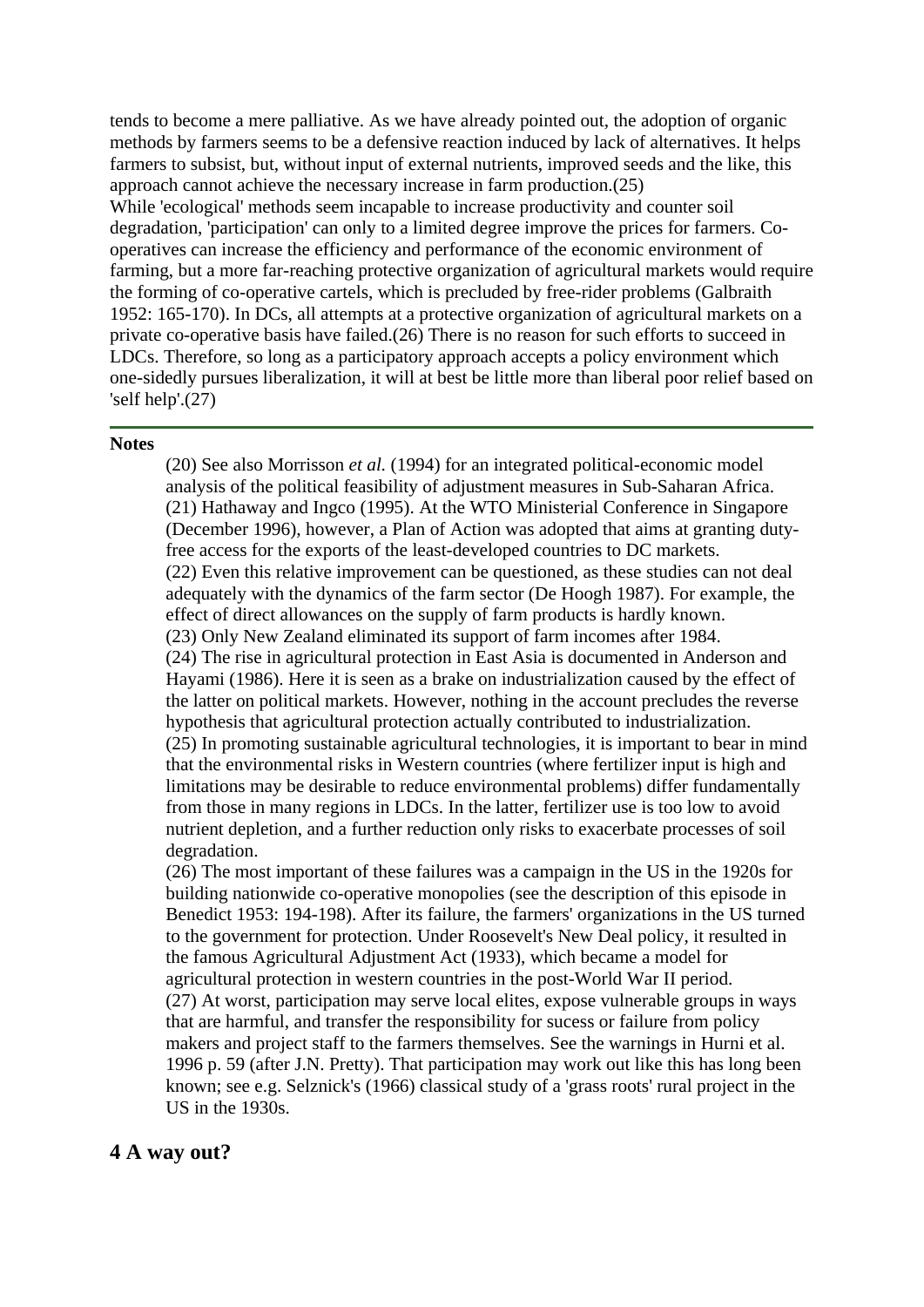For agricultural progress and adequate soil management to be realized in West Africa (and several other LDCs), not one but several conditions must be met. Adequate property rights and support services are needed, otherwise even favourable prices will not stimulate integrated soil management. However, these provisions will only be helpful if farming is remunerative, so that investments become attractive for farmers and more easy to finance (Reardon et al. 1997). The fulfilment of this condition requires reducing transport costs, eliminating imperfections in local markets, and strengthening the bargaining position of farmers by rural credit and co-operative storage.(28)

However, it also requires an adequate level of agricultural prices in national markets. It is sometimes suggested that lack of transport and local market imperfections make national prices of little importance for farmers (e.g. Alcántara 1993), but this premise separates two things that are actually more closely related. An improvement of national prices will increase the premium on improving transport, competing local monopolies, or organizing cooperative selling, thereby encouraging the improvement of these local conditions. Historical experience in DCs shows, e.g., that farmers' co-operatives were mostly not established in the deepest of farm depression, but when agricultural prices started to recover (Stuijvenberg 1980). So, it is certainly true that the terms of trade for farmers should be improved to make sustainable agricultural development possible. However, the improvement needed for this goes further than an elimination of the bias against agriculture by reducing cash crop taxation and correcting overvalued exchange rates. As argued above, agricultural development in West Africa is vitally dependent on the synergetic effects of an integrated soil management approach. Such an approach requires considerable investments by farmers, in terms of finance as well as labour. As we have explained in the preceding sections, the full benefits of these investments can only be reaped after several years, whereas various factors restrain these investments in the short term. Farmers have short time horizons caused by poverty. The initial effects of measures to improve poor or degraded soils are limited. Farmers need time to learn new technologies and adapt them to local circumstances. Also various socioeconomic constraints reduce the profitability of investments for farmers and confront them with high risks and imperfect labour and capital markets. Because of this combination of adverse factors, unless world market prices for agricultural products rise considerably, the transition towards integrated soil management technologies is unlikely to be achieved under a liberalized market regime. Consequently, in addition to restoring competitive conditions and remedying structural constraints, support of farm incomes may be needed to encourage farmer investments.

Once enough soil capital has been formed, the improved soil condition will make further investments more remunerative. Also, endogenous growth theory (Romer 1994) suggests that the ensuing development will induce a relaxation of some of the structural handicaps. In particular, an increase in agricultural production and trade can stimulate the knowledge base and infrastructural investments, and help mitigate imperfections in rural product, labour, and capital markets. Consequently, temporary support of farm incomes can be expected to achieve sustained agricultural development in many regions.

In other regions, sustainable intensification will remain dependent on support, even after adequate soil capital has been formed. Such continued support may be justified if the lack of agricultural development has serious external effects on the environment, food security, or socio-political stability (Breman [1997](http://www.sls.wau.nl/mi/mgs/publications/Wageningen_Economic_Papers/0998/wep09_rf.htm#refnr10)). Besides, in West-African countries, as in some West-European countries in the late 19th century, farm income support may contribute to a broadbased agricultural development which is desirable as a basis for overall economic growth. In any case, the legitimity of continued support will be enhanced if DCs also continue to support their agricultural sectors by direct allowances or by other means.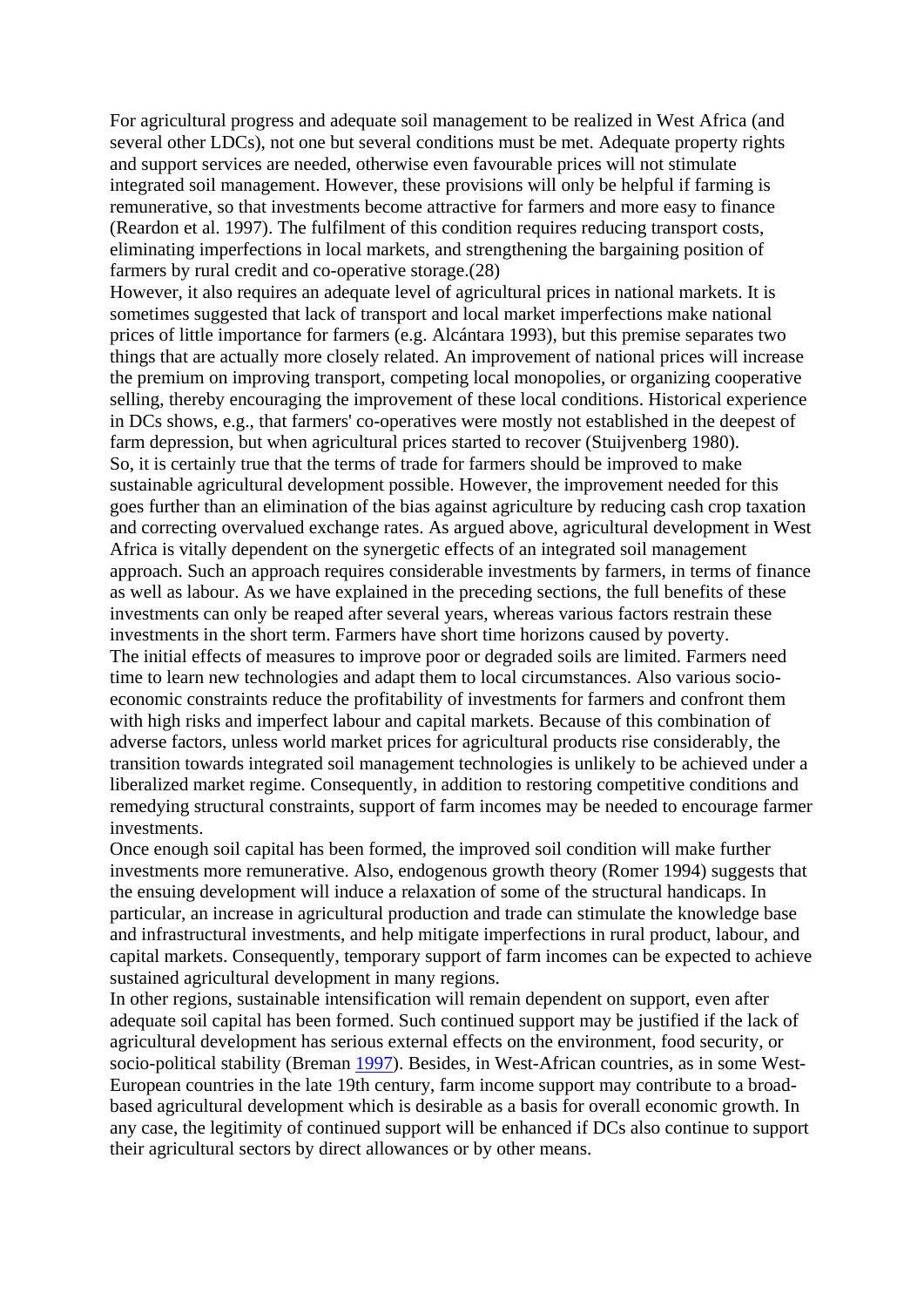Bearing in mind the limited public resources available and the need for public investment for reducing structural difficulties, direct allowances to farmers are no real option in West-African countries. By the same token, fertilizer subsidies cannot easily be afforded. Besides, fertilizer subsidies will hardly increase (and may even deter)(29) the application of organic fertility measures and improved soil hydraulic measures, which depend to a large extent on labour investment. Hence, the synergetic effects of an integrated soil management approach will not be fully exploited. For these reasons, farm income support could best take the form of price support, e.g. by a West-African tariff union which could impose tariffs on agricultural imports. Such tariffs would also have the advantage of raising revenue, which could be used for public investments in infrastructure and institutional support. Negative effects on poor consumers could be alleviated, e.g. by large-scale food-for-work programmes. Such programmes could be used to carry out infrastructural works, and would give additional incentives to the production of food, so that different aims could be achieved simultaneously. DCs support for such programmes could be an effective form of development aid. The use of protective instruments for promoting the development of domestic industries in LDCs has been heavily criticized in recent years. The four basic arguments are: (i) inefficiencies will arise because of resource misallocation; (ii) innovation, acquisition of technological capabilities, and cost-cutting will be discouraged by the lack of competition; (iii) vulnerability to external shocks will be higher; and (iv) wasteful rent-seeking activities will be encouraged (Rodrik 1995: section 4). However, these arguments are less valid when applied to the agricultural sector in West Africa, which is:

- far removed from the centre of political power;
- made up of a very large number of small-scale producers rather than a small number of 'infant industry' producers (cf. Olson 1985);
- characterized by a relatively competitive internal output market;
- at present confronted with severe forms of both overexploitation and underexploitation of resources such as land degradation and (seasonal) underutilization of labour;
- facing highly unstable world markets that serve as outlets for production surpluses dumped by DCs.

(Temporary) protection of farm incomes in West Africa can therefore not be expected to cause the type of inefficiencies that typically result from the promotion of new industries by means of import substitution policies.

How can farm income support be realized in West Africa? The conditions are in the first place political. The formation of regional tariff unions by LDCs should be tolerated by the powerful states (EU, US) and international institutions (World Bank, IMF), all of which can influence trade policies of developing countries. Moreover, reducing the taxation of cash crops, supporting agricultural prices, and increasing the volume and efficiency of infrastructural investments require a change of policy in West-African countries themselves. This will not be realized simply by prescriptions by international agencies. Rather, it depends on a change of power relations within internal politics. The development of strong farmers' movements is necessary for counteracting the overexploitation of agriculture, and for enforcing positive measures that will encourage agricultural development. At a more general level, such movements can help create the popular countervailing power to bureaucratic and corporate power, which is a necessary condition for viable democracy.

In such a changed setting, important elements of the ecological-participationist view remain valid. A participatory approach is needed to mobilize local energies and indigenous knowledge, to implement expert knowledge and adapt it to the large variety in local circumstances, and to put an end to the impotence of many academic institutes whose reports have no effect in the field. Such a participatory approach should be coupled, not to a onesided pursuit of farming systems which conform to a 'low external inputs' model, but to an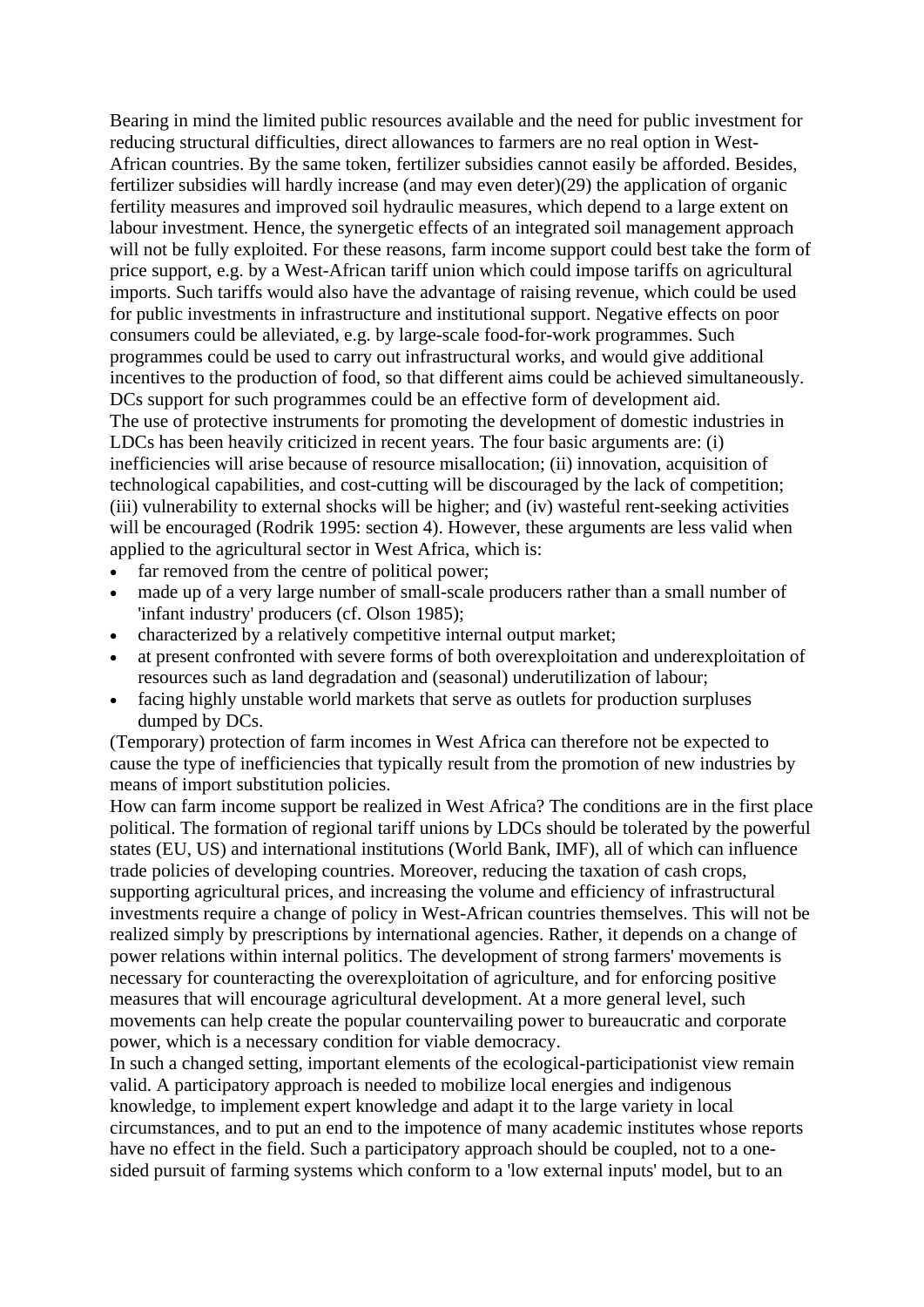integrated approach which, in varying proportions, combines elements of 'low external inputs' and 'high external inputs' models in a way adapted to local circumstances.(30) In this regard, the increasing support for integrated concepts of soil and pesticide management and a [p](http://www.sls.wau.nl/mi/mgs/publications/Wageningen_Economic_Papers/0998/wep09_4.htm#Top#Top)articipatory approach by established agricultural research institutions is to be welcomed.(31)

#### **Notes**

(28) These elements are interrelated: improvements in transport and local market conditions will reduce transaction costs in the sale of farm output and the purchase of inputs, and thereby lead to more favourable price conditions at farm level. (29) This is suggested by studies in other regions, e.g., that by Templeton (1994) on the hillsides of the Philippines.

(30) In fact, a really participatory approach can hardly do otherwise. In many places, farmers wish to use artificial fertilizers. Only if these wishes are ignored, or effaced by 'liberal' policies can proponents of participation adhere to a one-sided LEIA concept. (31) See e.g. De Jager et al. 1998; Kauffman 1996.

## Appendix, The West-African resource base

Key parameters in this Appendix are based on the length of growing period concept according to FAO (1978), the soil geographic distribution of the Soil Map of the World (FAO-Unesco, 1977), the soil classification terminology of the revised legend of this map (FAO, 1993) and the land degradation types of the Global Assessment of the Status of Human Induced Soil Degradation Map of the World (Oldeman et al., 1991).

#### **Sahara desert**

The climatic constraint in this zone is too severe to allow agro-pastoral land use. However, the presence of rock phosphate deposits in Mauritania, Mali and Senegal is of interest for agriculture in West Africa.

#### **Sahel steppe**

The Sahel steppe has a (semi-)arid climate, with a precipitation between 250 and 550 mm per year, and a growing period between 60 and 90 days. The land is mostly flat to slightly undulating, with a natural vegetation of short grasses and sparse low shrubs. Most soils are sandy soils derived from eolian deposits (*Arenosols, Regosols*) with a (very) low organic matter content, low to moderate soil fertility, and low water retention capacity. Of minor extent, but important for irrigated agriculture, are the more fertile loam and clay soils which have developed in river and lake deposits (*Fluvisols, Gleysols, Vertisols*). The land use is semi-nomadic transhumance (the dominant cattle raising system) and, to the south, extensive rain-fed cultivation of drought resistant millets. Irrigation has been introduced in the Niger, Senegal and Volta river basins. Rain-fed production is constrained both by the short growing season and the shortage of moisture during this season. Nevertheless, agro-ecological research indicates that productivity could be improved, e.g. by applying (rock) phosphate and organic matter (Breman and Uithol, 1984; Teme *et al.*, 1996). The Sahel steppe is affected by various forms of land degradation. Overgrazing induces wind erosion on the sandy soils. Many soils are sensitive to sealing and crusting, resulting in a lower infiltration of rain water and a higher run-off. Without appropriate drainage facilities, irrigated land is liable to salinization and alkalinization.

#### **Sudan and Guinea savannas**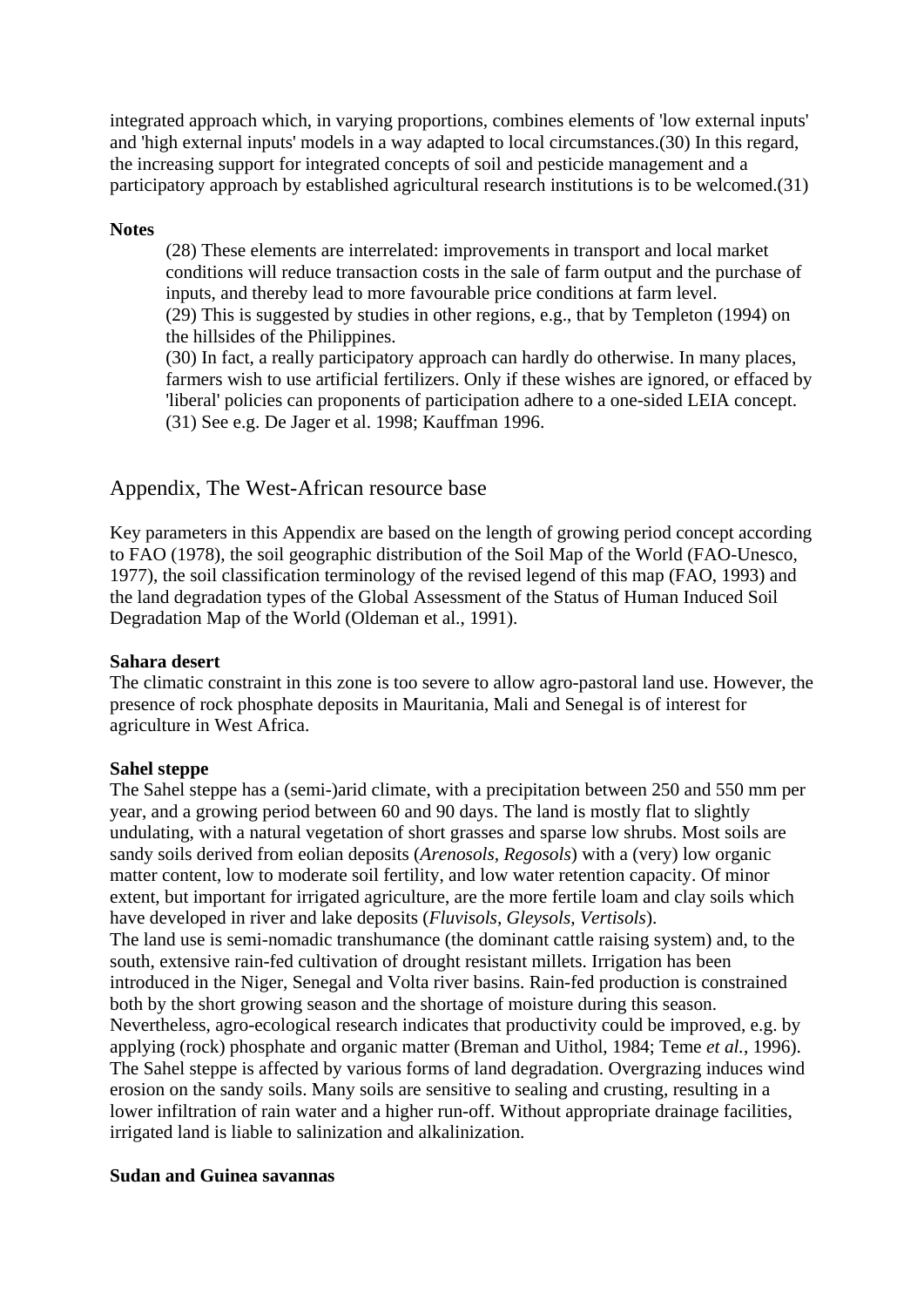The semi-arid Sudan savanna has a precipitation between 550 and 900 mm per year and a growing period of 90 to 165 days. In the sub-humid Guinea savanna, this increases to 900 - 1500 mm and approximately 165 - 270 days (Windmeijer *et al.*, 1993). However, even in the rainy season in the Guinea savanna, rainfall is not secure. Most land is nearly flat, or constituted by slightly undulating low hills with very long slopes. Natural vegetation consists of tall grasses with widely spaced fire-resistant trees. In the Guinea savanna, trees naturally are more numerous, but in more densely populated areas many trees have been felled, those remaining being mostly species of economic importance.

The Guinea savanna is dominated by lowly fertile acid soils (*Acrisols*), the Sudan savanna by lowly to moderately fertile soils (*Lixisols*). Shortage of soil moisture during the growing season is aggravated by soil shallowness, caused by rock or a continuous ironstone layer near the soil surface (*Leptosols*), a hard pan or compactness in the subsoil (*Planosols*), or a high content of ironstone gravel (*Plinthosols*). More fertile soils have developed in alluvial deposits (*Fluvisols*, *Gleysols*, *Vertisols*). Soils in valleys and flat depressions, especially in the sub-humid savanna, are often saturated with water for prolonged periods (*Gleysols and Plinthosols*). Most traditional land use systems are based on long fallow, which enables the restoration of soil fertility, but at present, many regions are experiencing a transition to permanent agriculture. Major crops in the Sudan savanna are millet, bambara nut, sorghum and maize, while cash crops include ground-nuts and cotton. The Guinea savanna zone has more maize and less sorghum, and in the moister parts also root crops such as yam. Rice is cultivated in irrigated areas and moist valley bottoms in both zones. Human-induced land degradation consists in 'soil mining' (i.e., decreasing soil fertility by agriculture exploitation, see Van der Pol 1992) and water erosion. Soil fertility management is hampered by the low or moderate nutrient-rentention capacity of the prevailing soil types, which enhances leaching. Both soil mining and water erosion are aggravated because, for various purposes, vast areas of grassland and crop residues are annually burned by farmers (Korem, 1985).

#### **Equatorial rain forest**

The Equatorial rain forest zone has a precipitation from 1500 to over 3000 mm per year, while the length of the growing period ranges from 270 to 365 days. The prevailing soil types are acid soils with a very low fertility (*Acrisols, Ferralsols*). Ferralsols are deep permeable soils resistant to erosion. Acrisols have less structure stability and are liable to water erosion. The rain forest does not rely on nutrients in the soil, but on nutrients locked up in the biomass itself. If the forest is cleared, as has been done in many regions, the organic matter mineralizes rapidly and yields drops to a very low level after a few years of croppings. All the same, a long forest fallow will restore soil fertility. Major crops in the rain forest zone are root crops like yam, taro and cassave, and perennial crops such as oil-palm, bananas, cocoa, coffee and rubber. Annual crops give moderate results because of high nutrient leaching. Deep rooting perennials give better results. This zone is suitable for agroforestry techniques. The production capacity of tropical rain forest and humid savannas is still a controversial issue. Some authors consider these as potentially high-yielding food production areas (e.g. Higgens *et al.*, 1982). Current computer production models also show a much higher productivity than common agricultural practice. However, these models only include a limited number of conditions which are relevant for production. This optimistic view is contradicted by Weischet *et al.* (1993), who point to the fact that no technology is available for highyielding agriculture at a large scale, given that *Ferralsols* and *Acrisols* must be extensively treated with various supplements, including trace elements, and lime to reduce acidity. Also, the development of livestock production in woody areas is hampered by trypanosomiasis.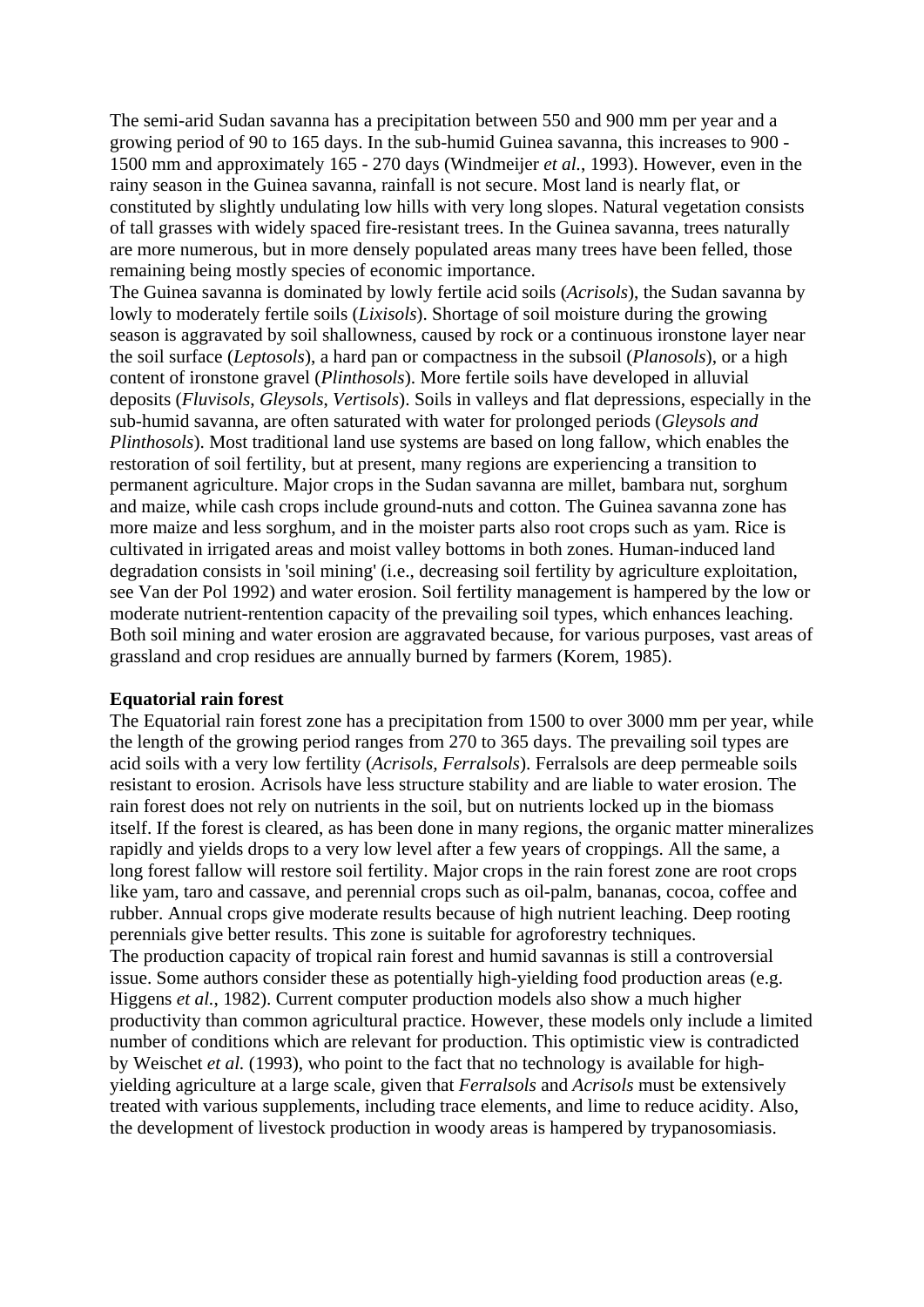# **References**

Ahmed, R. and N. Rustagi (1987). 'Marketing and price incentives in African and Asian countries: a comparison.' In: D. Elz (ed.), *Agricultural marketing strategy and pricing policy.* World Bank, Washington, D.C. Alcántara, S.H. de (ed.) (1993). *Real markets: social and political issues of food policy reform*. Frank Cass, London and Portland. Alexandratos, N. (1995). *World agriculture: towards 2010.* FAO / John Wiley & Sons, Chichester. Anderson, K., and Y. Hayami (1986). *The political economy of agricultural protection: East Asia in international perspective*. Allen & Unwin, Sydney. Bairoch, P. (1976). *Commerce exterieur et developpement economique de l'Europe au XIXe siecle*. Paris. Bairoch, P. (forthcoming). 'New estimates on agricultural productivity and yields of developed countries'. In: A. Bhaduri and R. Skarstein, *Economic development and agricultural productivity.* Benedict, M.R., *Farm policies of the United States, 1790-1950. A study of their origins and development*. Twentieth Century Fund, New York. Biot, Y., et al. (1995). *Rethinking research on land degradation in developing countries.* World Bank discussion paper 289, Washington D.C. Breman, H. (1990). 'No sustainability without external resources'. In: *Beyond adjustment (Sub-Saharan Africa)*. Ministry of Foreign Affairs, The Hague. Breman, H. (1997). 'Building soil fertility in Africa: Constraints and perspectives.' Paper presented at "International workshop on development of national strategies for soil fertility recapitalization in Sub-Saharan Africa (Including the use of phosphate rock and other amendments)", Lomé, Togo, 22-25 April 1997. Breman, H. and P.W.J. Uithol (1984). *The primary production in the Sahel (PPS) project - a 'bird's-eye view.* Centre for Agrobiological Research, The Netherlands. Bumb, B.L. and C.A. Baanante (1996). *The role of fertilizer in sustaining food security and protection the environment to 2020.* Food, agriculture and environment discussion paper 17. International Food Policy Research Institute (IFPRI), Washington, D.C. Bumb, B.L., J.F. Teboh, J.K. Atta and W.K. Asenso-Okyere (1994). *Ghana: policy environment and fertilizer sector development.* IFDC, Alabama. Chambers, R., A. Pacey and L.A. Thrupp (eds) (1989).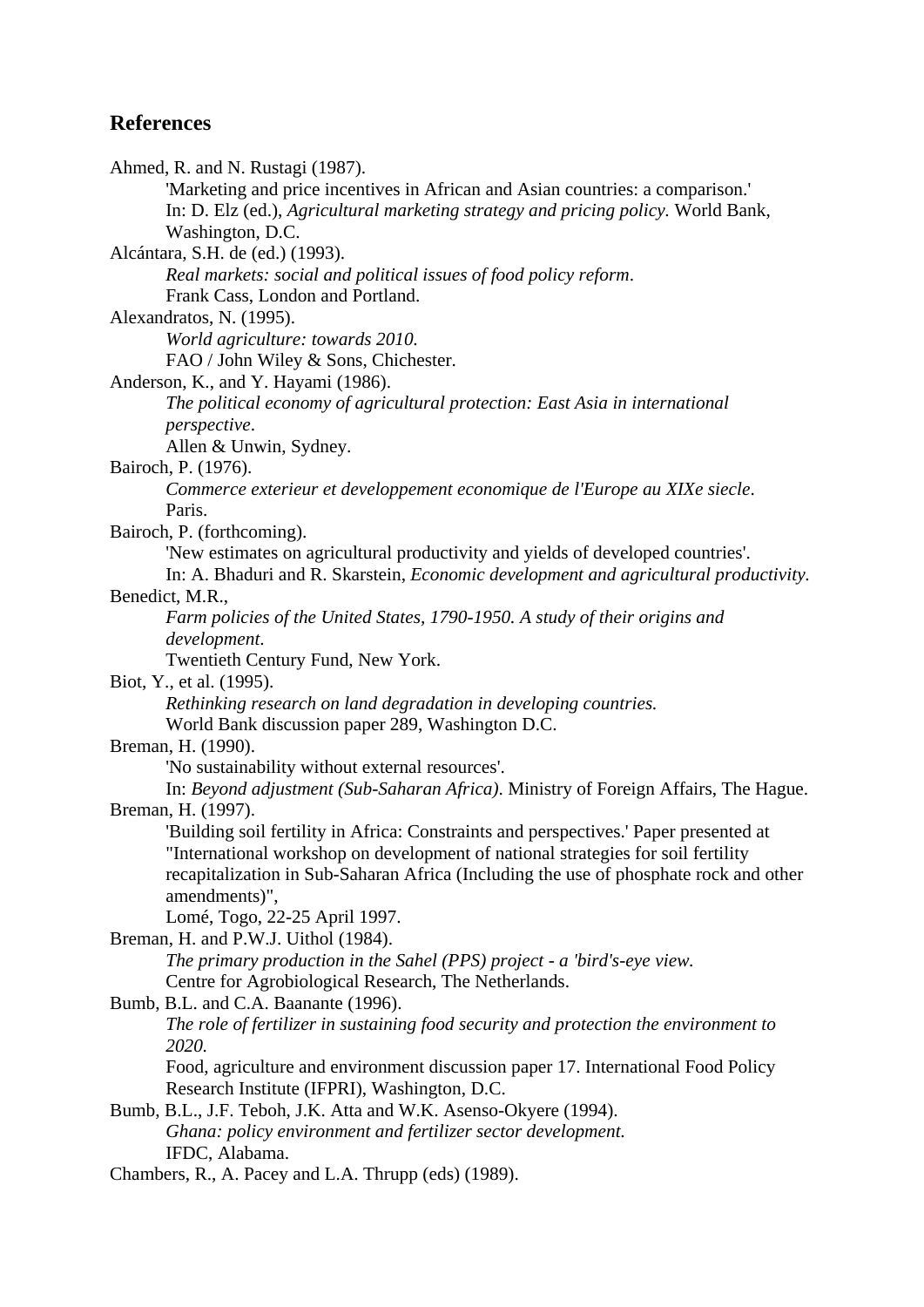*Farmers first: farmer innovation and agricultural research.*

ITP, London.

#### Clark, J.F. (1997).

'The challenges of political reform in Sub-Saharan Africa: a theoretical overview.' In: J.F. Clark and D.E. Gardiner (eds), *Political reform in francophone Africa.* Westview Press, Oxford, U.K.

# Collier, P. (1996).

'The role of the African state in building agencies of restraint.'

In: M. Lundahl and B.J. Ndulu (eds), *New directions in development economics: growth, environmental concerns and government in the 1990s.* Routledge, London and New York.

Commission of the European Union (1997).

*Agenda 2000*,

vol. I. Brussels.

#### Davidson, B. (1992).

*The black man's burden: Africa and the curse of the nation-state.*

Currey, London.

# FAO (1978).

*Report on the Agro-Ecological Zone Project. Vol. I: methodology and results for Africa.*

FAO World Soil Resources Report 48. FAO, Rome.

## FAO (1993).

*World soil resources: an explanatory note on the FAO World Resources Map at 1:25.000.000.*

World Resources Reports, 66 Rev. 1. FAO, Rome.

## FAO (1996).

*Food supply situation and crop prospects in Sub-Sahara Africa.*

Global information and early warning systems on food and agriculture, FAO, Rome.

# FAO/Unesco (1977).

*Soil map of the world 1:5.000.000*,

volume VI, Africa. Unesco, Paris.

#### Fosu, K.Y. (1993).

'Domestic public policy and Ghana's agriculture.'

In: E. Gyimah-Boadi (ed.), *Ghana under PNDC rule.* CODESRIA, Senegal.

## Galbraith, J.K. (1952).

*American capitalism: the concept of countervailing power*.

Riverside Press, Cambridge (Mass.).

# Gerner, H. and G. Harris (1993).

'The use and supply of fertilizers in Sub-Saharan Africa.'

In: H. van Reuler and W.H. Prins (eds), *The role of plant nutrients for sustainable food crop production in Sub-Saharan Africa.* Vereniging van Kunstmest Producenten

(VKP), Leidschendam.

## Gerner, H. et al. (1995).

'Farmer facing lower returns from fertilizer use on food crops in West Africa.' *African Fertilizer Market*, vol. 8(3). IFDC, Lomé.

#### Hathaway, D.E., and M.D. Ingco (1995).

'Agricultural liberalization and the Uruguay Round'.

In: W. Martin and L.A. Winters (eds), *The Uruguay Round and the developing economies*. World Bank, Washington D.C.

Hayami, Y. and V.W. Ruttan (1985).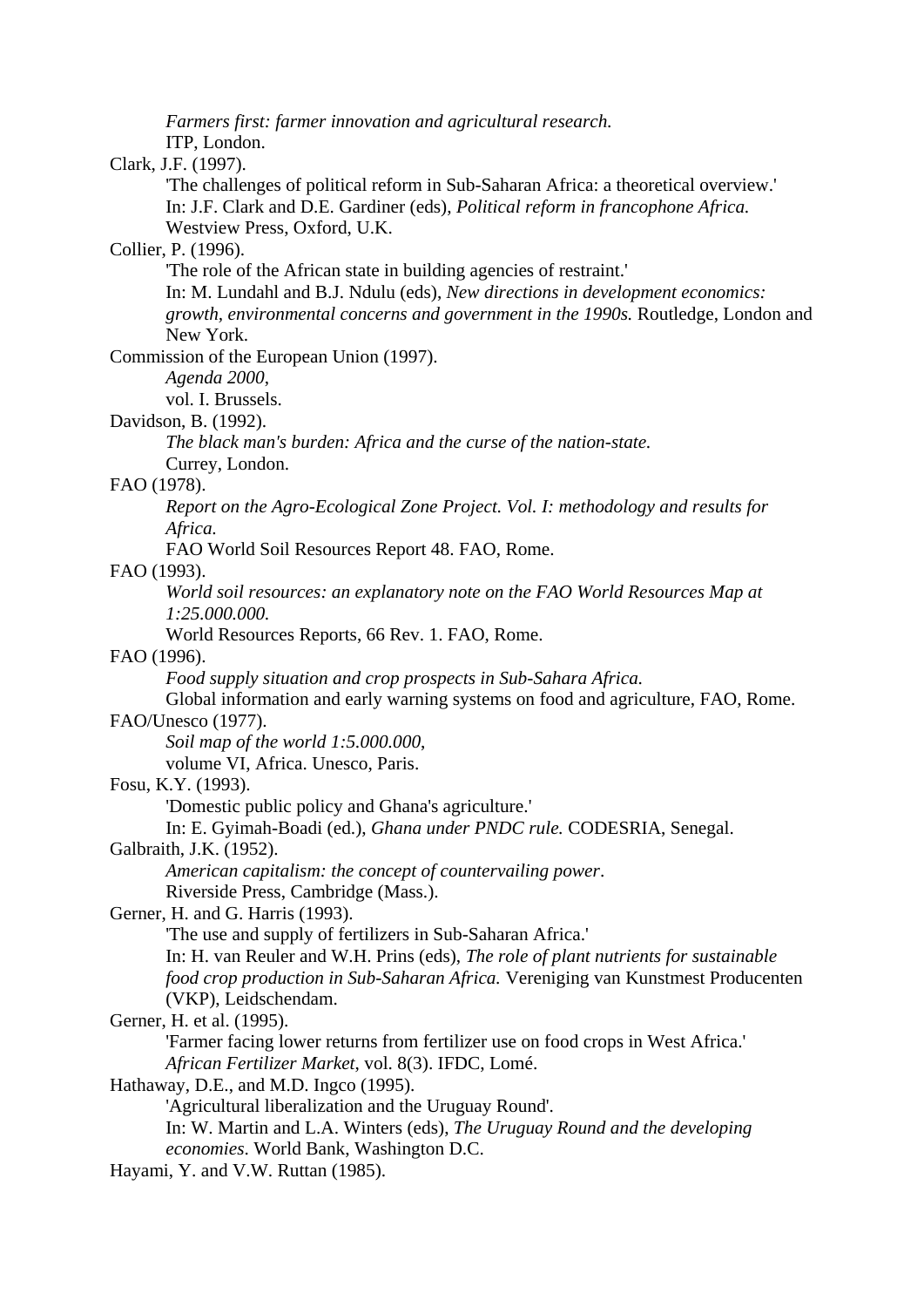*Agricultural development. An international perspective.* Johns Hopkins University Press, Baltimore. Heerink, N., M. van der Lubbe and K.Y. Fosu (1997). 'Public extension services and agricultural production in Ghana.' In: T. Bierschenk, P.-Y. Le Meur and M. von Oppen (eds), *Institutions and technologies for rural development in West Africa.* Margraf Verlag, Weikersheim (Germany). Heerink, N. and R. Ruben (1996). 'Economic approaches for the evaluation of low external input agriculture'. *Tijdschrift voor Sociaalwetenschappelijk Onderzoek van de Landbouw*, vol. 11, pp. 294-308. Hiemstra, W., C. Reijntjes and E. van der Werf (eds) (1992). 'Let farmers judge: experiences in assessing the sustainability of agriculture.' Intermediate Technology Publications, London. Higgens, G.M., A.H. Kassam and L. Naiken (eds) (1982). *Potential population supporting capacities of land in the developing countries.* Report of Project INT/75/P13. FAO, Rome. Hoogh, J. de (1987). 'Agricultural policies in industrial countries and their effects on the Third World: a critical view on the comparative-static analysis of a dynamic process. *Tijdschrift voor Sociaalwetenschappelijk Onderzoek van de Landbouw*, vol. 2, pp. 68- 81. Hurni, H., et al. (1996). *Precious earth: from soil and water conservation to sustainable land management.* International Soil Conservation Organisation (ISCO), and Centre for Development and Environment (CDE), Berne. Institute of Statistical, Social and Economic Research (ISSER) (1995). *The state of the Ganaian economy in 1994.* Legon, University of Ghana, ISSER. Jager, A. de, A.U. Mokwunye and E.M.A. Smaling (1998). 'Do fertilizers play a major role in sustainable agricultural development in West Africa?' In: G.A.A. Wossink, G.C. van Kooten and G.H. Peters (eds), *Economics of agrochemicals: an international overview of use patterns, technical and institutional determinants, policies and perspectives.* Selected papers of the conference of the IAAE held at Wageningen, 24-28 April 1996. Dartmouth, Aldershot, U.K. (forthcoming). Kasanga R.K. (1992). *Agricultural land administration and social differentiation: a case study of the Tono, Vea and Fumbisi belts of the North-Eastern Ghana.* Working Paper 10, Social Science Research Council, Joint Committee on Africa Studies, New York. Kauffman, S. (1996). 'Integrated soil management - a challenge for farmers and scientists'. *ILEIA Newsletter,* vol. 12, No.3, pp. 28-30. Kempkes, Y. (1997) *Impact of structural adjustment programmes on fertilizer use - the case of Ghana and Burkina Faso.* International Fertilizer Development Center, Lomé. Koffi-Tessio, E.M. (1998).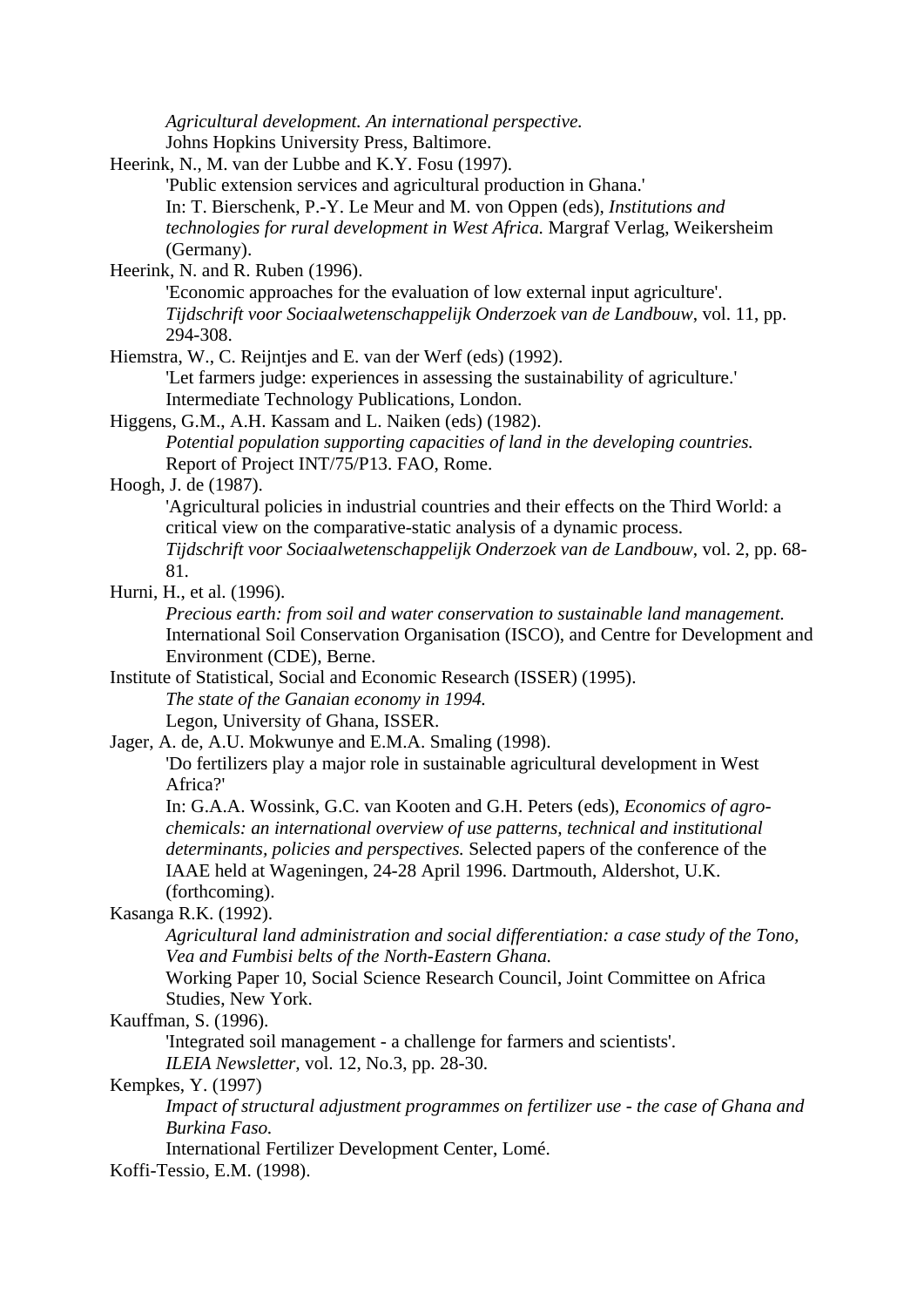'Regional variation in efficiency of fertilizer use: food crop production in Togo.' In: G.A.A. Wossink, G.C. van Kooten and G.H. Peters (eds), *Economics of agrochemicals: an international overview of use patterns, technical and institutional determinants, policies and perspectives.* Selected papers of the conference of the IAAE held at Wageningen, 24-28 April 1996. Dartmouth, Aldershot, U.K.

#### Koning, N. (1991).

'Agricultural price-support: real history and the liberal view'.

*Tijdschrift voor Sociaalwetenschappelijk Onderzoek van de Landbouw*, vol. 6 (1), pp. 44-65.

#### Koning, N. (1994).

*The failure of agrarian capitalism. Agrarian politics in the UK, Germany, the Netherlands and the USA, States, 1846-1919.*

Routledge, London and New York.

# Korem, A. (1985).

*Bush fire and agricultural development in Ghana.* Ghana publishing corporation, Tema, Ghana.

Krueger, A.O. (1995).

'Policy lessons from development experience since the Second World War.'

In: J. Behrman and T.N. Srinivasan (eds), *Handbook of development economics*, vol.

3B. North-Holland, Amsterdam.

Leechor, C. (1994).

Ghana: front runner in adjustment.

In: I. Husain and R. Faruqee (eds), *Adjustment in Africa: lessons from country case studies.* Washington, D.C.: World Bank.

#### Lele, U., and S.W. Stone (1989).

*Population pressure, the environment and agricultural intensification: variations on the Boserup hypothesis*.

World Bank, Washington D.C. 1989.

#### Maxwell, S. (1991).

'The disincentive effect of food aid: a pragmatic approach'.

In: E. Clay and O. Stokke (eds), *Food aid reconsidered: assessing the impact on Third World countries.* London.

#### McGuirk, A. and Y. Mundlak (1991).

*Incentives and constraints in the transformation of Punjab agriculture.* Research report no. 87. International Food Policy Research Institute (IFPRI), Washington, D.C.

## Mokwunye, A.U. (1995).

'The new World Bank initiative: use of phosphorus and in particular of phosphate rock as an investment in natural resource capital in sub-Saharan Africa'.

In: H. Gerner and A.U. Mokwunye (eds), *Use of phosphate rock for sustainable agriculture in West Africa*. IFDC-Africa, Lomé.

Mokwunye, A.U., A. de Jager and E.M.A. Smaling (1996). *Restoring and maintaining the productivity of West African soils: key to sustainable development.*

International Fertilizer Development Centre.

#### Moll, H.A.J. and N.B.M. Heerink (1997).

'Price adjustments and the cattle sub-sector in central West Africa.' Paper presented at the World Bank/FAO/IAC International Conference on "Livestock and the Environment",

Ede/Wageningen, The Netherlands, 16-20 June 1997.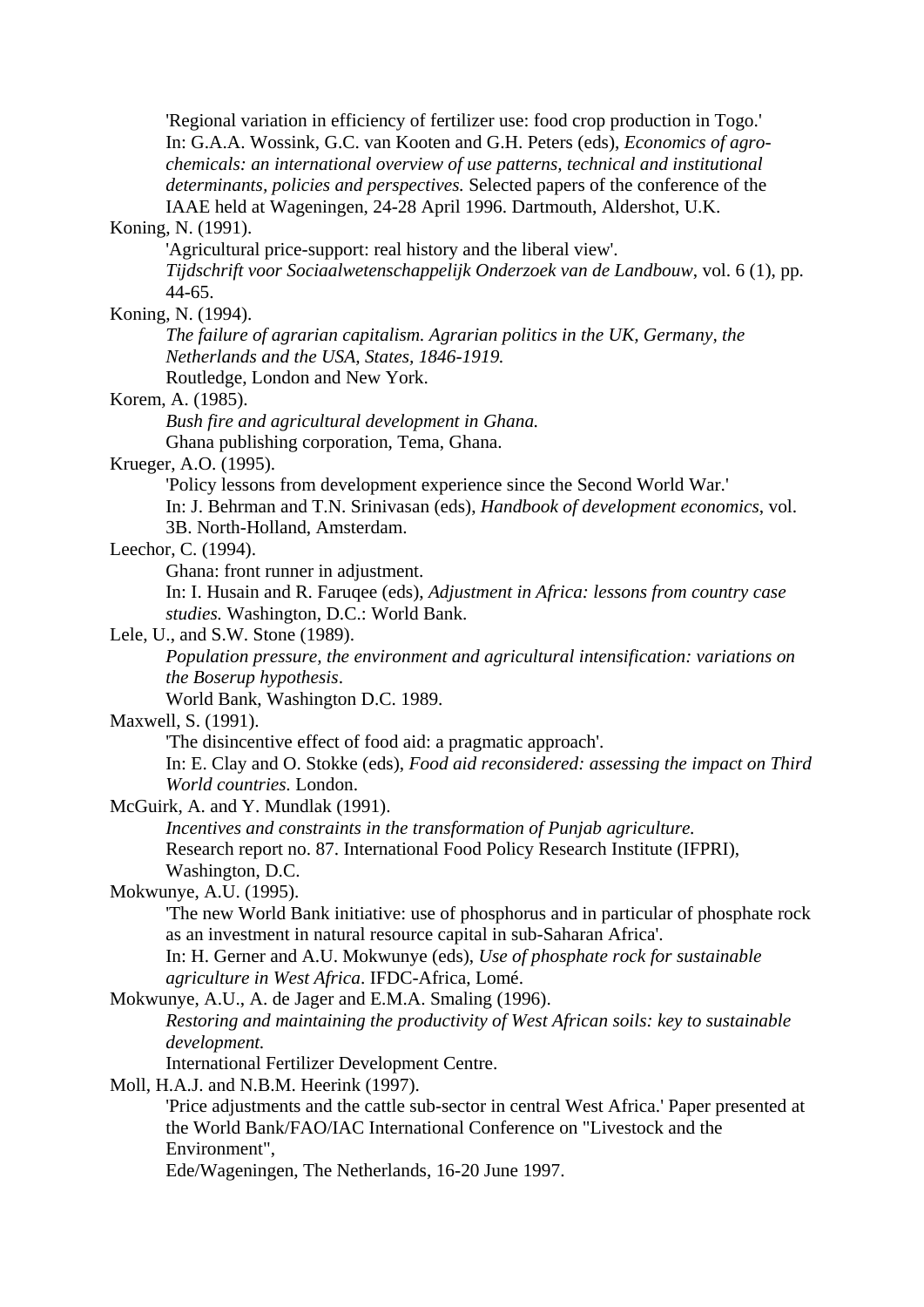Moorman, F.R. (1981).

'Representative toposequences of soils in southern Nigeria and their pedology.' In: D.J. Greenland (ed.), *Characterization of soils in relation to the classification and management for crop production.* OUP, Oxford and New York.

Morrisson, C., J.-D. Lafay and S. Dessus (1994).

'The political conditions of adjustment in Africa 1980-90.

In: R. van der Hoeven and F. van der Kraaij (eds), *Structural adjustment and beyond in Sub-Saharan Africa.* James Currey, London & Heinemann, Porthsmouth, N.H. Mundlak, Y. (1992).

*Agricultural productivity and economic policies: concepts and measurements.* Technical paper no. 75. OECD Development Centre, Paris.

Oldeman, L.R., R.T.A. Hakkeling and W.G. Sombroek (1991).

*World map of the status of human-induced soil degradation: an explanatory note*, 2nd ed. Wageningen: International Soil Reference and Information Centre. Nairobi: United Nations Environmental Programme, in cooperation with Winand Staring Centre, International Society of Soil Science, Food and Agricultural Organization of the United Nations, and International Institute for Aerospace Survey and Earth Sciences.

#### Olson, M. (1985).

'Space, agriculture and organization'.

*American Journal of Agricultural Economics*, vol. 67, pp. 928-937.

#### Paarlberg, R.L.,

'Rice bowls and dust bowls: Africa, not China, faces a food crisis: review essay', *Foreign Affairs*, vol. 75 (3), pp. 127-132.

#### Pieri, C. (1989).

*Fertilité des terres de savanes. Bilan de trente ans de recherche et de développement agricole au sud du Sahara.*

CIRAD-IRAT, Paris.

Pinstrup-Andersen, P. and R. Pandya-Lorch (1994).

*Alleviating poverty, intensifying agriculture, and effectively managing natural resources.*

Food, agriculture and environment discussion paper 1. International Food Policy Research Institute (IFPRI), Washington, D.C.

#### Platteau, J.-Ph. (1990).

'The food crisis in Africa: a comparative structural analysis'.

In: J. Drèze and A. Sen (eds), *The political economy of hunger*, vol. 2. Clarendon Press, Oxford.

## Pretty, J.N. (1995).

*Regenerating agriculture: policies and practice for sustainability and self-reliance.* Earthscan, London.

# Quarles van Ufford, P., and A. Klaasse Bos (1995).

'Distorted beef markets and regional livestock trade in West Africa: experience from the central West African corridor.

*Tijdschrift voor Sociaalwetenschappelijk Onderzoek van de Landbouw*, vol. 10, pp. 5- 19.

# Reardon, T. (1997).

'African agriculture: productivity and sustainability issues.'

In: C. Eicher and J. Staatz (eds), *Agricultural development in the Third World.* Third edition. Johns Hopkins University Press, Baltimore.

Reardon, T., et al. (1997).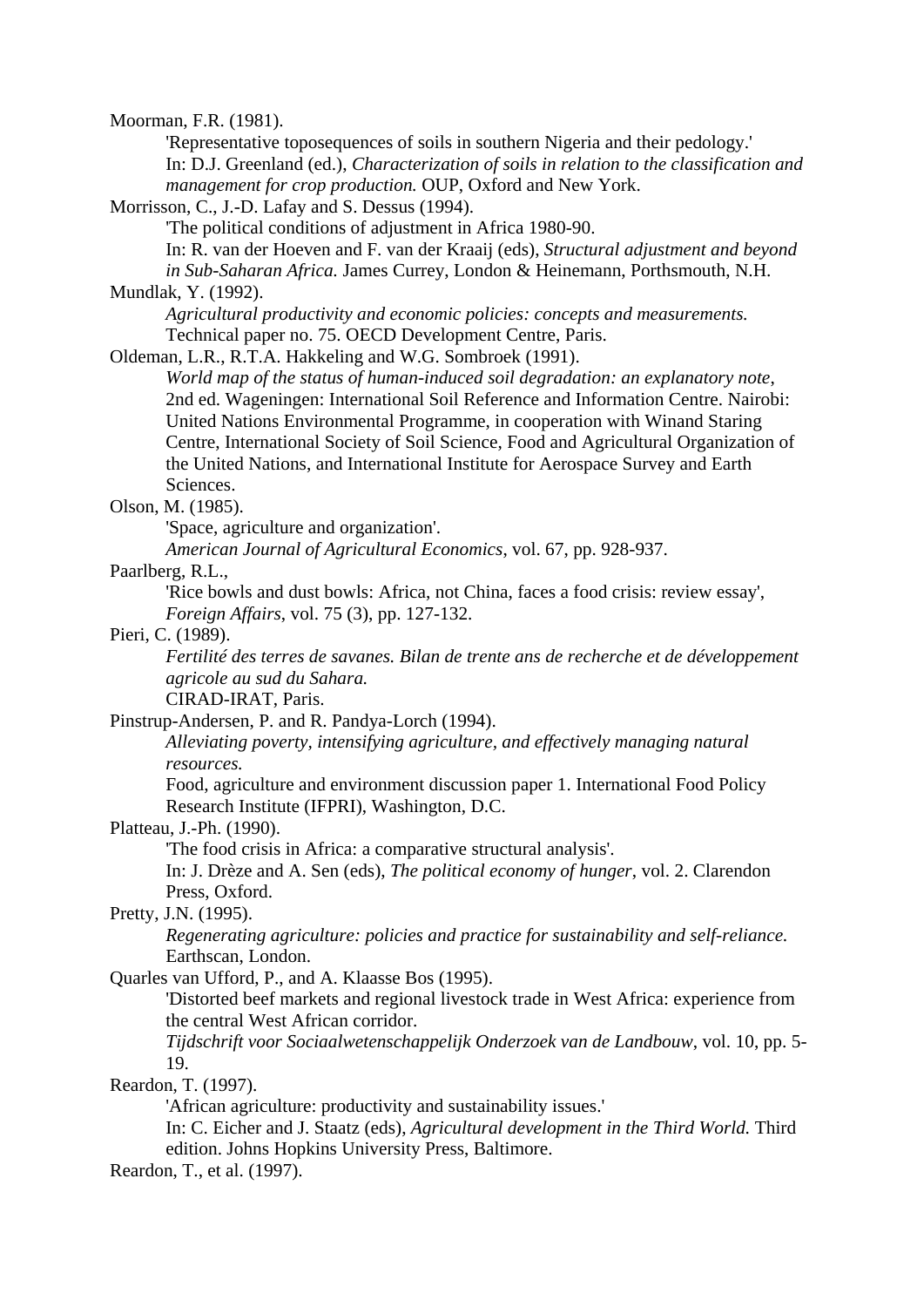|                                          | Promoting sustainable intensificication and productivity growth in Sahal agriculture  |
|------------------------------------------|---------------------------------------------------------------------------------------|
|                                          | after macroeconomic policy reform'.                                                   |
|                                          | Food Policy, vol. 22 nr. 4, pp. 317-327.                                              |
|                                          | Reij, C., I. Scoones and C. Toulmin (1996).                                           |
|                                          | Sustaining the soil - indigenous soil and water conservation in Africa.               |
| Eartscan, London.                        |                                                                                       |
|                                          | Reijntjes, C., B. Haverkort and A. Waters-Bayer (1992).                               |
|                                          | Farming for the future - an introduction to low-external-input and sustainable        |
| agriculture.                             |                                                                                       |
| Macmillan, London.                       |                                                                                       |
| Rodrik, D. (1995).                       |                                                                                       |
|                                          | 'Trade and industrial policy reform'.                                                 |
|                                          | In: J. Behrman and T.N. Srinivasan (eds), Handbook of development economics, vol.     |
|                                          | 3B, North-Holland, Amsterdam.                                                         |
| Romer, P.M. (1994).                      |                                                                                       |
|                                          | The origins of endogenous growth',                                                    |
|                                          | Journal of Economic Perspectives, vol. 8, nr. 1, pp. 3-22.                            |
| Ruben, R., N. Heerink and E. Mol (1996). |                                                                                       |
|                                          | Economic evaluation of low and high external input agriculture: a production          |
|                                          | function analysis for Malang, Indonesia.                                              |
|                                          | Paper for the IAAE symposium 'Economics of agrochemicals', Wageningen, April 24-      |
| 28, 1996.                                |                                                                                       |
|                                          | Ruben, R., J. Attema, and H. Breman (1994).                                           |
|                                          | 'Europese exportsubsidies op rundvlees: verdere daling noodzakelijk'.                 |
|                                          | Internationale Spectator, vol. 48(12), pp. 599-602.                                   |
| Safadi, R., and S. Laird (1996).         |                                                                                       |
|                                          | 'The Uruguay Round agreements: impact on developing countries',                       |
|                                          | World Development, vol. 24, nr. 7.                                                    |
| Scherr, Sara J. and Satya Yadav (1996).  |                                                                                       |
|                                          | Land degradation in the developing world. Implications for food, agriculture, and the |
| environment to 2020.                     |                                                                                       |
|                                          | Food, Agriculture and the Environment Discussion Paper 14. International Food         |
|                                          | Policy Research Institute, Washington.                                                |
| Schultz, Th.W. (1945).                   |                                                                                       |
|                                          | Agriculture in an unstable society.                                                   |
| New York and London.                     |                                                                                       |
| Selznick, Ph. (1966).                    |                                                                                       |
|                                          | TVA and the grass roots: a study in the sociology of formal organization.             |
| New York.                                |                                                                                       |
| Smaling, E.M.A. (1993).                  |                                                                                       |
|                                          | Soil nutrient depletion in Sub-Saharan Africa.                                        |
|                                          | In: H. van Reuler and W.H. Prins, (eds), The role of plant nutrients for sustainable  |
|                                          | food crop production in Sub-Saharan Africa. Vereniging van Kunstmest Producenten      |
| (VKP), Leidschendam.                     |                                                                                       |
|                                          | Stoorvogel, J.J. and E.M.A. Smaling (1990).                                           |
|                                          | Assessment of soil nutrient depletion in Sub-Saharan Africa: 1983-2000.               |
|                                          | Report 28. The Winand Staring Centre, Wageningen, The Netherlands.                    |
| Stuijvenberg, J.H. van (1980).           |                                                                                       |
|                                          | 'A reconsideration of the origins of the agricultural co-operative'.                  |
|                                          | Low Countries History Yearbook, vol. 13, pp. 114-132.                                 |
|                                          |                                                                                       |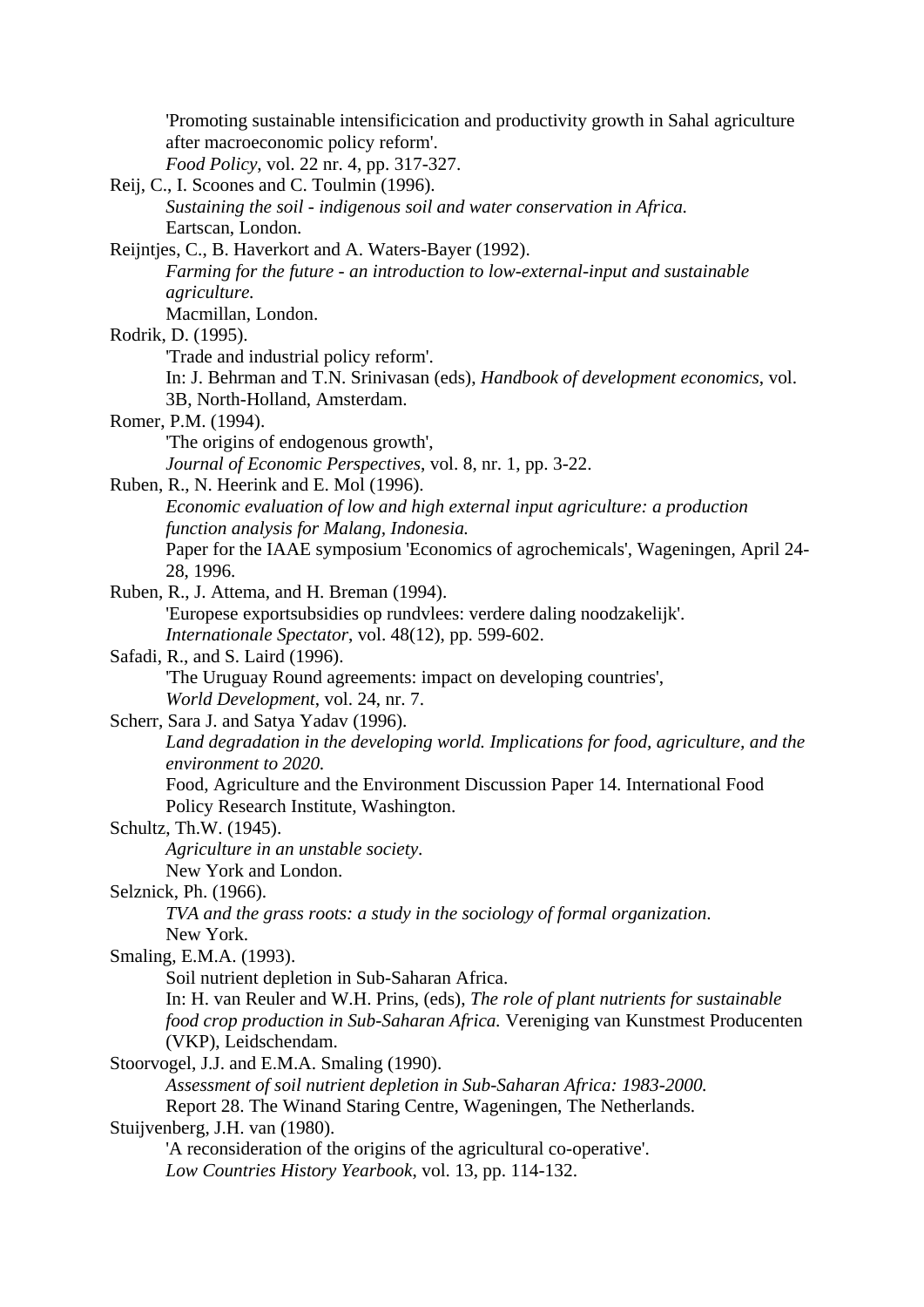Teme, B., H. Breman, K. Sissoko (1996). *Rapport de synthèse des travaux du Colloque International sur Intensification Agricole au Sahel: mythe ou réalité?* Institut d'Economie Rurale, Bamako and Research Institute for Agrobiology and Soil Fertility (AB-DLO), Wageningen. Templeton, S. (1994). *The effects of market factors on investments in land quality: evidence from an econometric analysis of non-paddy terracing in the Phillipines.* Paper presented at the 69th Annual Conference of the Western Economic Association International, Vancouver, July 2. Timmer, P. (1988). 'The agricultural transformation.' In: H.B. Chenery and T.N. Srinivasan (eds), *Handbook of development economics.* Vol. 1. North Holland, Amsterdam. Tracy, M. (1989). *Government and agriculture in western Europe 1880-1988*. New York etc. Van der Pol, F. (1992). *Soil mining - an unseen contributor to farm income in southern Mali.* Bulletin 325. Royal Tropical Institute, Amsterdam. Venkatesan (1994). *Seed systems in Sub-Saharan Africa.* World bank discussion paper, Africa Technical Department series 266. World Bank, Washington, D.C. Warford, J.W., M. Munasinghe and W. Cruz (1995). *The greening of economic policy reform.* World Bank, Washington D.C. Webb, S.B. (1978). *The economic effects on tariff protection in imperial Germany, 1879 to 1914*. Unpublished PhD thesis, University of Chicago. Weischet W. and C.N. Caviedes (1993). *The persistent ecological constraints of tropical agriculture.* Longman, England. Windmeijer, P.N. and W. Andriesse (eds) (1993). *Inland valleys in West Africa: an agro-ecological characterization of rice-growing environments.* ILRI publication No. 52. International Institute for Land Reclamation and Improvement. Wageningen, The Netherlands. WOCAT (1997). *World Overview of Conservation Approaches and Technologies (WOCAT)*. Proceedings of International Workshop & Steering Committee Meeting, Murten. Centre for Development and Environment, Bern. World Bank (1986a). *World development report 1986.* OUP, Oxford. World Bank (1986b). *Poverty and hunger.* World Bank, Washington, D.C. World Bank (1992). *World development report 1992: development and the environment.* OUP, Oxford.